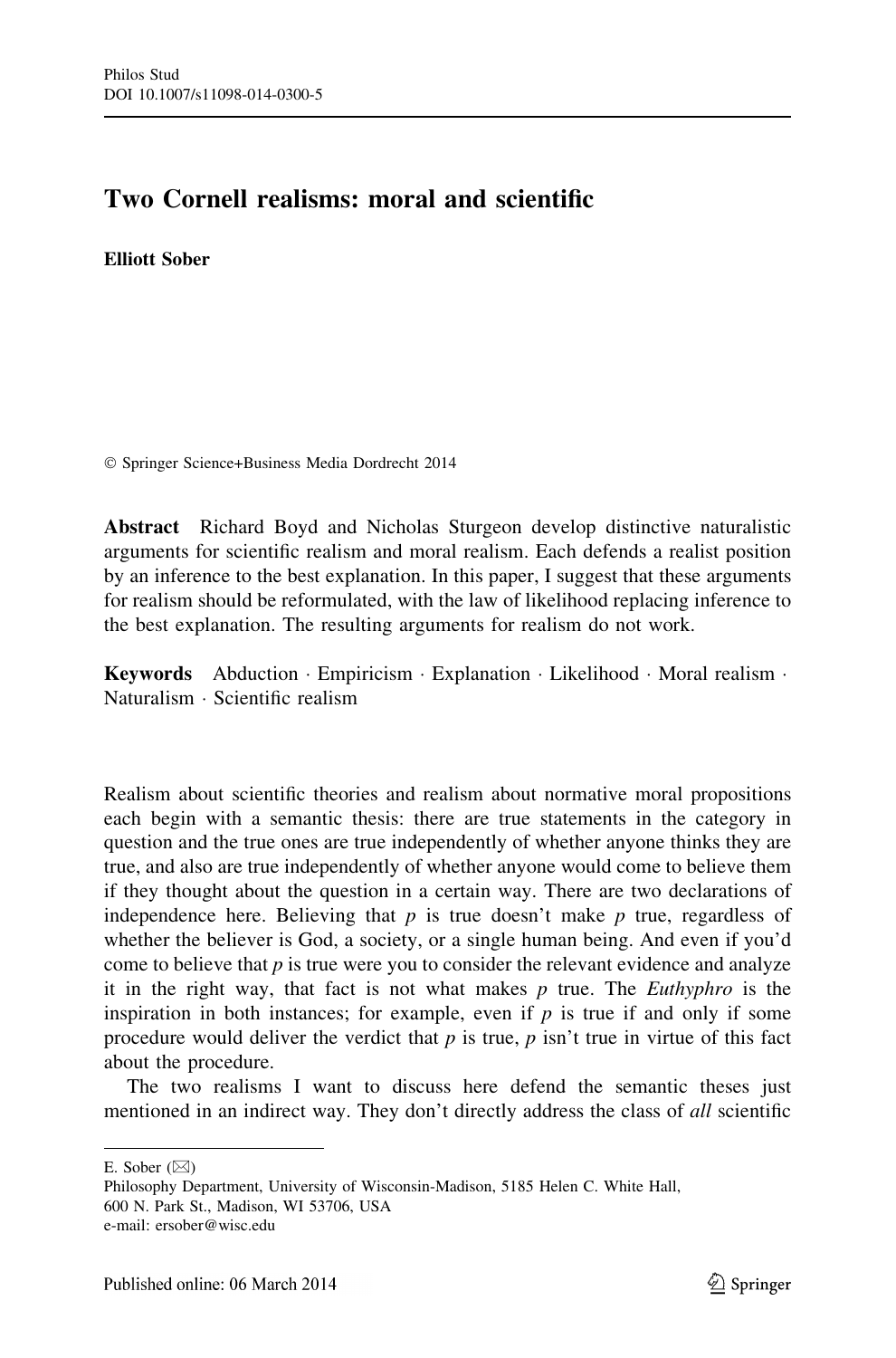theories or the class of *all* moral statements, but rather single out special subsets of each. We have good reason to think that certain scientific theories are true because the hypothesis that they are true provides the best explanation for why those theories accurately predict what we have observed. And we likewise have good reason to think that certain normative moral statements are true because those statements provide the best explanations of some of the (non-normative) observations we have made. Charles Sanders Peirce called this style of inference *abduction*; more recently, it has come to be called *inference to the best explanation* (Harman [1965;](#page-18-0) Lipton [1991](#page-18-0)). For example, when general relativity accurately predicted the bending of light that Eddington observed in a solar eclipse, the best explanation for why the theory was predictively accurate in this instance is the hypothesis that the theory is true (or approximately true). Similarly, when we observe what Hitler did in World War II, the explanation for why he behaved as he did includes the statement that he was morally depraved. The guiding idea behind this defense of the two realisms is naturalistic.<sup>1</sup> Scientists appeal to observations in justifying the scientific theories they endorse; philosophers should do the same thing in justifying philosophical theories. Inference to the best explanation is a tool for both science and philosophy.

How do these points about general relativity and Hitler connect with the broader semantic theses with which I began? The idea is that if general relativity is true, then some scientific theories are true, and if it is true that Hitler was morally depraved, then some normative moral propositions are true. What is more, we have observational evidence for each of the antecedents in these two conditionals. What is supposed to follow is that we have observational evidence for the claim that some scientific theories are true and also for the claim that some moral propositions are true.

Unfortunately, there is a fly in the ointment. The arguments just described use a principle about confirmation that Hempel ([1965\)](#page-18-0) called

## The Special Consequence Condition: If  $O$  confirms  $H$ , and  $H$  entails  $C$ , then  $O$  confirms  $C$ .

It is widely recognized in philosophy of science that this principle is false. Here's an example that shows why: You are playing poker and a new hand is about to be dealt. You are sitting to the dealer's left, so the first card dealt will come to you. You are wondering whether that first card will be the Queen of Hearts. The dealer is careless in handling the deck, allowing you to catch a glimpse—you see that the card in question is red. The observation that the card is red confirms the hypothesis that the card will be the Queen of Hearts, and the hypothesis that the card is the Queen of Hearts entails that the card is a Queen; however, the observation that the card is red does not confirm the proposition that the card is a Queen. The Bayesian view of confirmation—that O confirms H precisely when O raises the probability of  $H$  makes all this transparent. Before you see that the card is red, your probability that

<sup>&</sup>lt;sup>1</sup> Naturalism in this sense takes its inspiration from Quine's  $(1953, 1960, 1963)$  $(1953, 1960, 1963)$  $(1953, 1960, 1963)$  $(1953, 1960, 1963)$  $(1953, 1960, 1963)$  $(1953, 1960, 1963)$  insistence that philosophy is "continuous" with science. In Sober [\(2009](#page-19-0)), I call this thesis naturalism<sub>p</sub> and distinguish it from metaphysical naturalism (the thesis that there are no supernatural entities) and methodological naturalisms (the thesis that science should not make claims about the existence of supernatural entities).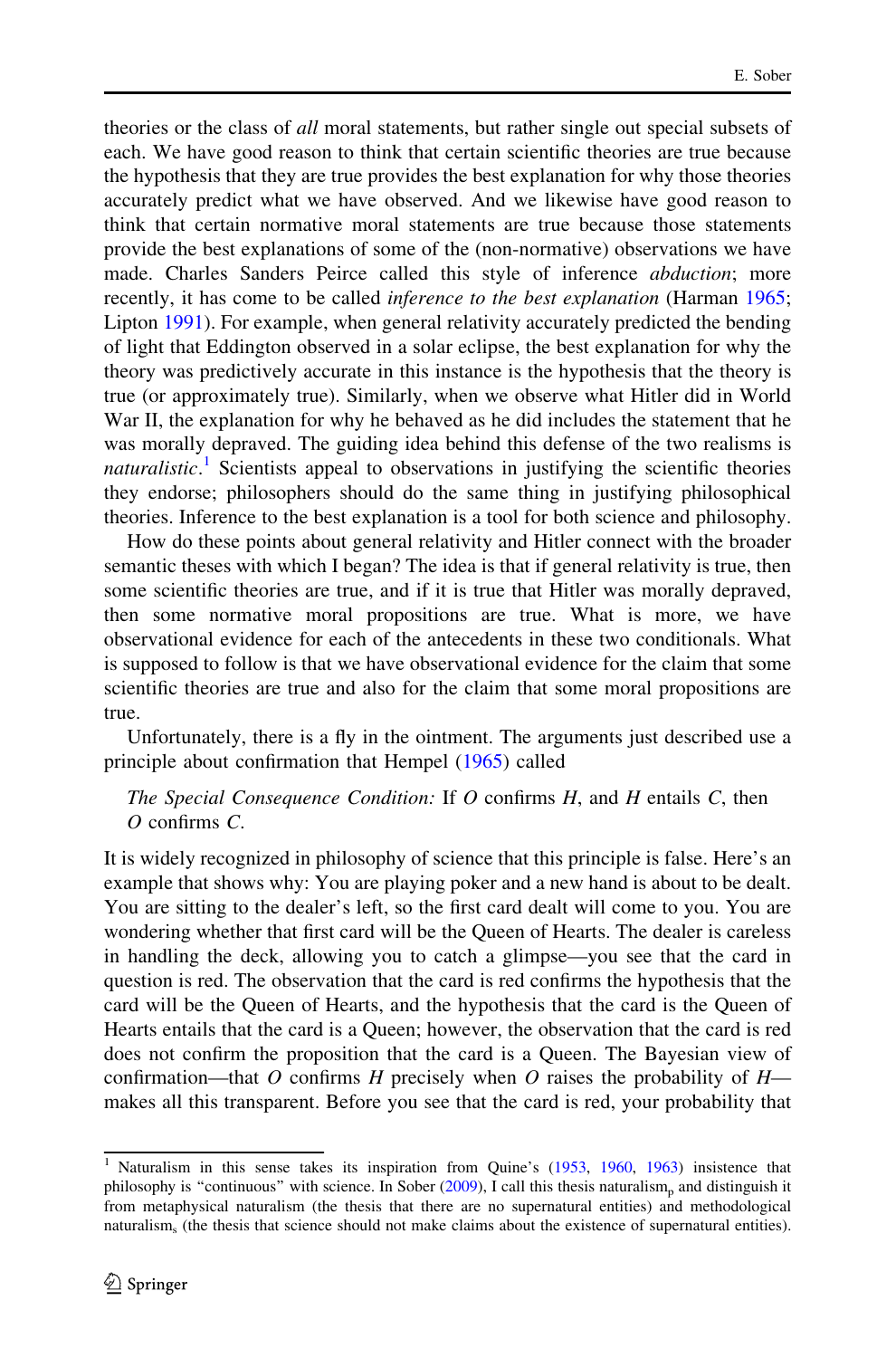the card will be the Queen of Hearts is 1/52. When you observe that the card is red, this raises the probability that the card is the Queen of Hearts to a value of 1/26. However, your observation does not raise the probability that the card is a Queen; it was 1/13 before you made your observation and has the same value after. The lesson is clear: watch out for arguments that depend on the special consequence condition!<sup>2,3</sup> Whether the empirical arguments for scientific realism and moral realism sketched above can be reconfigured so as to avoid this faulty premise is something we will consider in due course.

In what follows, I'll consider Sturgeon's ([1984,](#page-19-0) [1986\)](#page-19-0) argument for moral realism and Putnam's ([1975b\)](#page-18-0) and Boyd's [\(1980](#page-18-0), [1983\)](#page-18-0) arguments for scientific realism. All these arguments are naturalistic in the sense I've described and all make use of inference to the best explanation. I'll suggest that each should be reconfigured by replacing inference to the best explanation with the law of likelihood (an idea I'll explain). The question is whether this reformulation allows these empirical arguments for the two realisms to stand.

### 1 Sturgeon on moral realism

Sturgeon [\(1984](#page-19-0)) uses three examples to motivate the idea that moral propositions can help explain nonmoral matters of fact. The two best, I think, are these:

- Hitler started World War Two because he was morally depraved.
- Abolitionism became more popular in the eighteenth and nineteenth centuries in Europe and North America because slavery became morally worse during that period.

Sturgeon hopes that readers will find it unproblematic to regard these two statements as true, but, to his credit, he forthrightly addresses the more general question of why the moral propositions should be regarded as explanatorily relevant to the nonmoral propositions cited. Here is his criterion:

… if a particular assumption is completely irrelevant to the explanation of a certain fact, then that fact would have obtained, and we could have explained it just as well, even if the assumption had been false (p. 223).

Sturgeon's proposal, I take it, provides the following sufficient condition for explanatory relevance:

 $2$  I argue in Sober ([1993,](#page-19-0) [2011a\)](#page-19-0) that the indispensability argument for mathematical Platonism due to Quine ([1953,](#page-18-0) [1981](#page-18-0)) and Putnam [\(1971](#page-18-0)) is flawed because it uses the special consequence condition.

 $3$  Carnap ([1950b\)](#page-18-0) discerns two concepts of confirmation—the incremental concept (wherein O raises the probability of  $H$ ) and the absolute concept (wherein  $Pr(H | O)$  is high). My criticism of the special consequence condition pertains to the first; the condition is correct when the second concept is used. This is no help to the realisms under discussion, however, since the absolute concept of confirmation fails to capture the idea of *evidential relevance*. Pr( $H | O$ ) can be high even when O is evidentially irrelevant to H, and it can be low even when  $\ddot{o}$  is positively relevant to H. It is unfortunate that Carnap used the term ''confirm'' to label this second concept.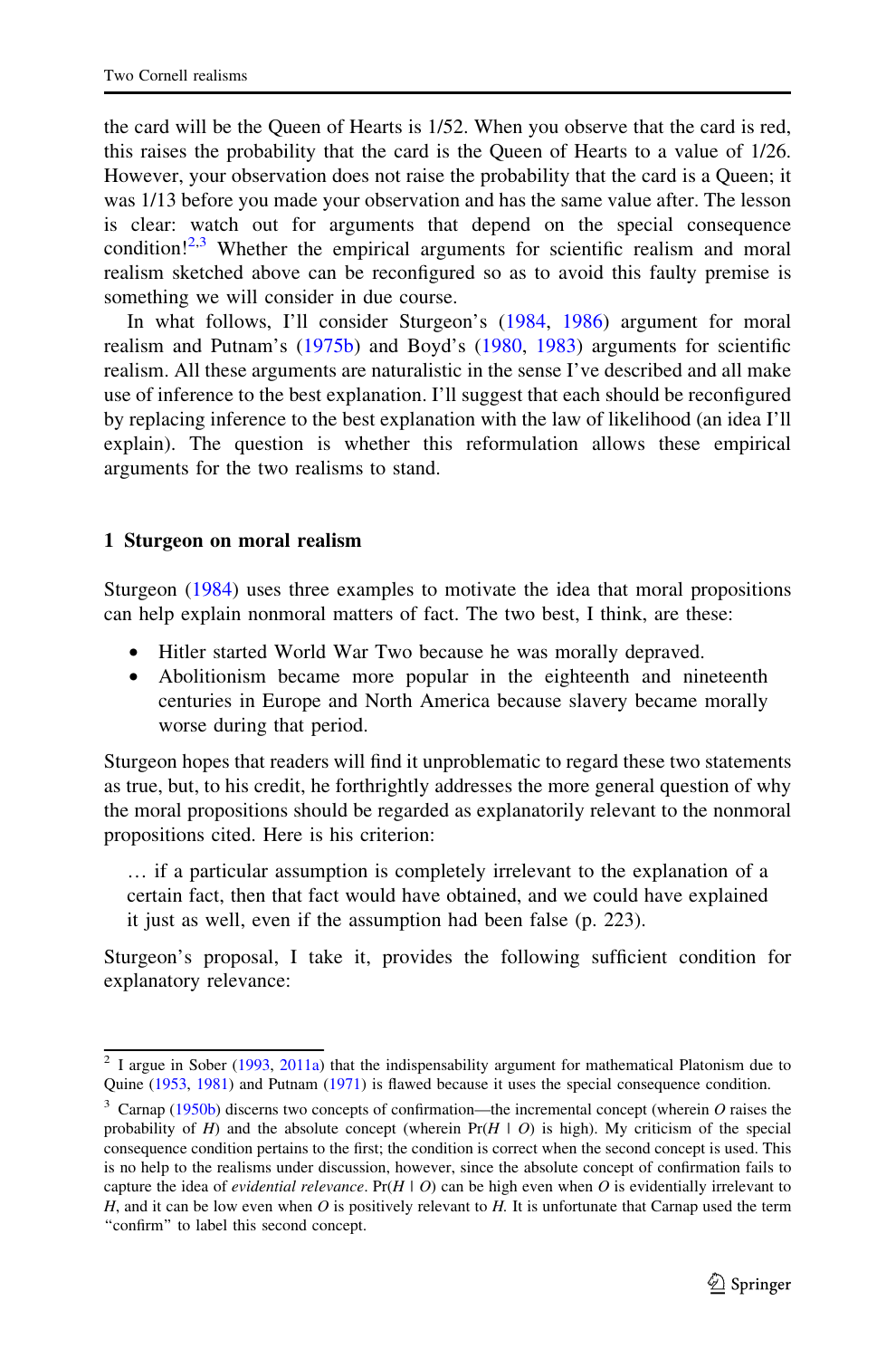If a fact  $F$  would not have obtained or  $F$  would not be just as well explained were assumption A false, then A is explanatorily relevant to F.

This proposition is somewhat circular, since ''well explained'' appears in the antecedent and ''explanatorily relevant'' appears in the consequent. However, the principle entails something that involves no such circularity:

(SERP) If a fact  $F$  would not have obtained were assumption  $A$  false, then  $A$  is explanatorily relevant to F.

I'll call this ''Sturgeon's explanatory relevance principle.'' SERP entails that the first bulleted statement is true if Hitler wouldn't have started World War Two had he not been morally depraved, and SERP entails that the second statement is true if abolitionism wouldn't have become more popular at the time and place described had slavery not become more morally abhorrent. I will not quarrel with these counterfactuals but instead will pick some bones with SERP. I see three kinds of counterexample to this principle, which are easier to state and understand if I shift from talking about facts and assumptions to events: (i) cases where  $F$  not only causes A, but F is a necessary condition for A; (ii) cases where F and A are joint effects of a common cause C, where C suffices for A, and C is necessary for  $F$ ; (iii) cases where A and F are simultaneous and A supervenes on  $F^4$ .

Can Sturgeon's principle of explanatory relevance be improved? Harman [\(1977](#page-18-0)) does not state a principle explicitly, but an example he describes and the anti-realist conclusion<sup>5</sup> he draws about it suggest such a principle. The example involves a group of hoodlums who, just for fun, set fire to a cat. Harman says that the hoodlums' behavior can be explained by their upbringing and their resulting psychological properties (which can be characterized non-normatively). There is no need, Harman says, to mention the hoodlums' moral failings. For Harman, the best explanation of the hoodlums' behavior omits the very consideration that Sturgeon wants to cite in his explanation of Hitler's behavior. Harman's argument is a parsimony argument (Sober [1990b](#page-19-0), [2009;](#page-19-0) Shafer-Landau [2007](#page-19-0)), but here I want to examine it from the point of view of the idea of explanatory relevance. As I mentioned, Harman does not explicitly state a general criterion, but I think it is natural to take the following principle to be in the background of Harman's discussion of his example:

(HERP) If C explains E, and if  $Pr(E | C \& X) = Pr(E | C)$ , then X is explanatorily irrelevant to E.

The idea here is that  $X$  is explanatorily irrelevant to  $E$  if  $C$  is explanatorily relevant to E and adding mention of X to C doesn't change the probability of E; in this case,

<sup>4</sup> Harman [\(1986](#page-18-0), p. 63) suggests a counterexample to SERP that involves epiphenomenalism; I would categorize some cases of epiphenomenalism under case (ii) above. Sturgeon (1986, pp. 74–75) takes issue with Harman on this point.

<sup>5</sup> Harman ([1977\)](#page-18-0) counts himself a cognitivist, but he isn't a realist in the sense I defined. He thinks that normative moral propositions have truth values, but denies the independence claims I associate with realism.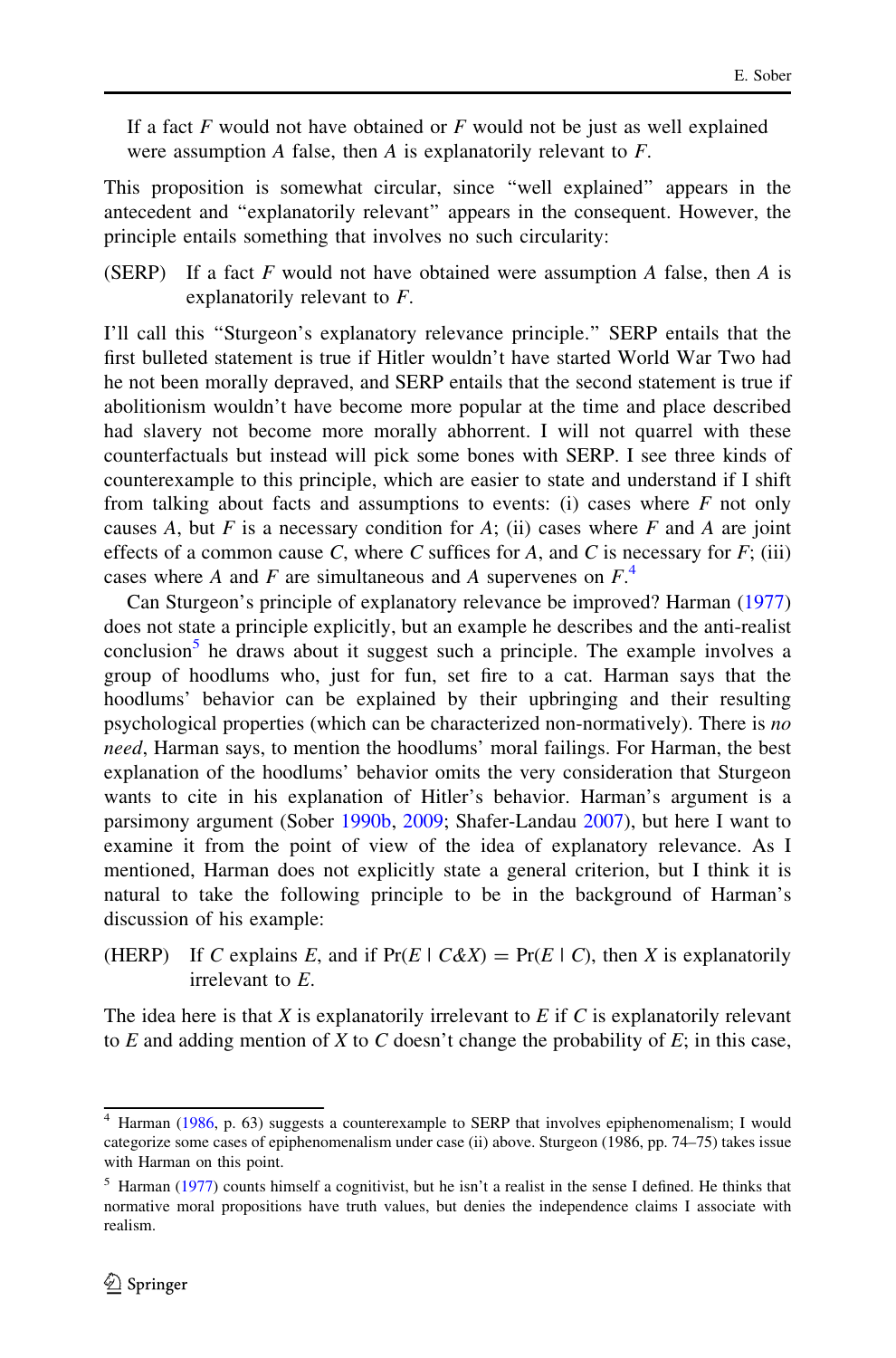C screens-off X from  $E^6$ . For example, the barometer reading is explanatorily irrelevant to the occurrence of the storm because the barometric pressure is relevant, and the barometric pressure screens-off the barometer reading from the storm.<sup>7</sup> Although HERP seems plausible in light of this and other similar examples, HERP is just as flawed as SERP. Consider a causal chain  $X \to C \to E$ . In many such causal chains, the more proximate cause  $C$  screens-off the more distal cause  $X$  from the effect  $E$ . But surely we don't want to say that distal causes are always explanatorily irrelevant to their effects.<sup>8</sup> My dialing your telephone number causes your phone to ring, and the phone's ringing causes you to pick up. It would be a mistake to say that my dialing is explanatorily irrelevant to your picking up, even though it is true that the phone's ringing screens-off my dialing from your picking  $un.<sup>9</sup>$ 

Rather than try to formulate a better principle of explanatory relevance, I suggest that we change the subject. My reason is not just that I think that there are many explanations of a given event and that which are better and which are worse depends on our interests (Sober [1999\)](#page-19-0). In connection with the question of whether a naturalistic defense of moral realism can be made to work, there is the following, additional, motivation: if an observation  $O$  isn't evidence for a hypothesis  $H$ , then it hardly matters whether H, if true, would explain O. So let us jettison inference to the best explanation and take up the following principle about evidence:

Observation O favors hypothesis  $H_1$  over hypothesis  $H_2$  if and only if  $Pr(O | H_1) > Pr(O | H_2).$ 

This is the principle that Hacking ([1965\)](#page-18-0) calls the law of likelihood. Notice that it involves probabilities of the form  $Pr(O|H)$ , not ones of the form  $Pr(H|O)$ . The question is not which hypothesis has the greater probability of being true, but which confers the greater probability on the observations at hand. The name for this idea, due to Fisher ([1922\)](#page-18-0), is misleading; "likelihood" and "probability" are synonyms in English, but not in what is now a standard technical usage.

I won't try to justify the law of likelihood here,  $10<sup>10</sup>$  but will merely illustrate it via an example due to Salmon [\(1984](#page-19-0)). You, an instructor in a philosophy course, have assigned your students the task of writing an essay on a particular topic. Two of the students submit papers that are identical. Not wishing to jump to a hasty conclusion, you consider two hypotheses. The first says that the students plagiarized from the

 $6$  This principle is also in the background of Putnam's ([1975a\)](#page-18-0) influential argument against reductionism. I discuss this in Sober ([1999\)](#page-19-0).

<sup>7</sup> Salmon ([1971\)](#page-18-0) uses ''statistical relevance'' to characterize explanatory relevance, and cited common cause set-ups like the one about the barometer as evidence favorable for his thesis.

 $8$  This example also refutes a principle about causal relevance: if C causes E and if C screens-off X from  $E$ , then  $X$  is not causally relevant to  $E$ .

<sup>9</sup> Here I ignore the brave new world of caller ID.

<sup>&</sup>lt;sup>10</sup> Fitelson [\(2011](#page-18-0)) has criticized the law of likelihood on Bayesian grounds; I reply in Sober ([2011b\)](#page-19-0). There is also a body of frequentist objections to the likelihood principle (which differs subtly from the law of likelihood); I discuss some of these in Sober ([2008b](#page-19-0)).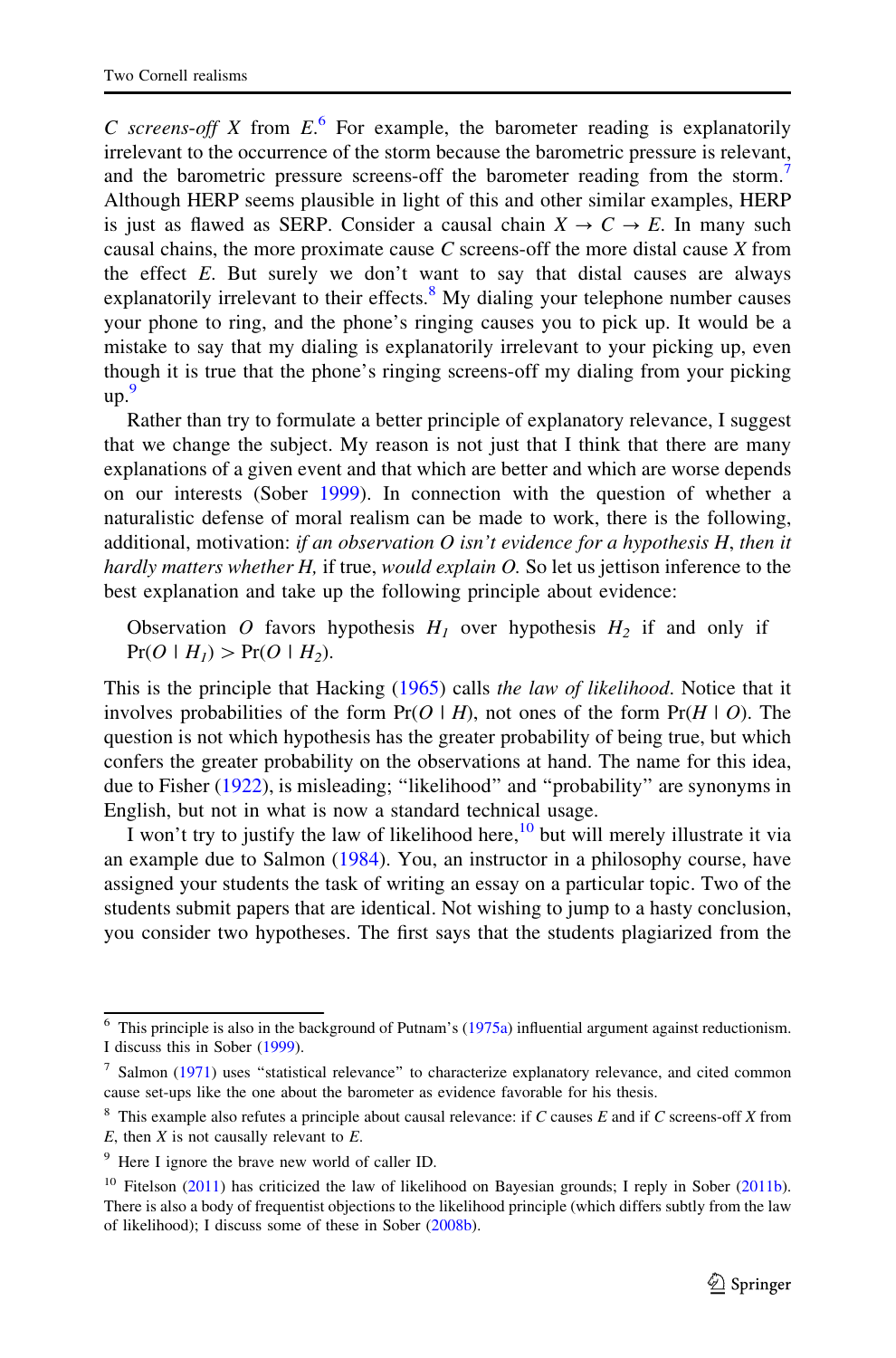same source, a file they found on the Internet. The second says that the students worked separately and independently. Although the two hypotheses both allow that what you observe was not impossible, they differ in this respect: the first says that the matching was highly probable (''it was to be expected''), whereas the second says that the matching was very improbable (''it was almost a miracle''). The observed matching of the papers favors the plagiarism hypothesis (which postulates a common cause) over the hypothesis of separate origination; the law of likelihood is the principle that is doing the epistemic work.

What happens to Sturgeon's two examples when inference to the best explanation is set to one side and the law of likelihood is used instead? The examples about Hitler and slavery get interpreted as follows:

 $Pr(Hitter\ started\ World\ War\ Two\ | \ Hitler\ was\ morally\ depraved)$  >  $Pr(Hitter started World War Two | Hitler was morally sound).$ <sup>11</sup>

 $Pr(abolitionism became more popular | slavery became morally worse)$ Pr(abolitionism became more popular | slavery became morally better).

I think that both these inequalities are *true*; observations *do* favor some moral hypotheses over others. However, I don't think that the observations cited are evidence in favor of moral realism. I'll explain why by concentrating on Hitler.

I am inclined to believe that both of the following likelihood equalities are true:

Pr(Hitler started World War Two | Moral Realism is true)  $=$ Pr(Hitler started World War Two | Moral Constructivism is true).

Pr(Hitler started World War Two | Hitler was morally depraved and Moral Realism is true)  $=$ 

Pr(Hitler started World War Two | Hitler was morally depraved and Moral Constructivism is true).

By ''moral constructivism,'' I mean the thesis that some normative moral propositions are true, and what makes them true is that we would believe them if we deliberated about them in a certain way. Given each of these equalities, the Law of Likelihood concludes that the observation about Hitler fails to provide evidence that favors one hypothesis over another.

When Sturgeon [\(1984](#page-19-0)) wrote his article, the main alternative to moral realism that he wanted to consider was moral nihilism, not moral constructivism.

Moral nihilism is the thesis that no normative moral statement is true. What does a likelihood analysis say about realism versus nihilism? First, I think that the following likelihood equality is correct:

Pr(Hitler started World War Two | Moral Realism is true)  $=$ Pr(Hitler started World War Two | Moral Nihilism is true).<sup>12</sup>

 $\frac{11}{11}$  I use "morally sound" to represent the opposite of Sturgeon's "morally depraved."

<sup>&</sup>lt;sup>12</sup> I have a worry concerning the three likelihood equalities I just asserted. Maybe there is no saying whether the propositions considered confer the same or different probabilities on the observation cited. That too would undercut the claim that the observation favors one metaethical proposition over another.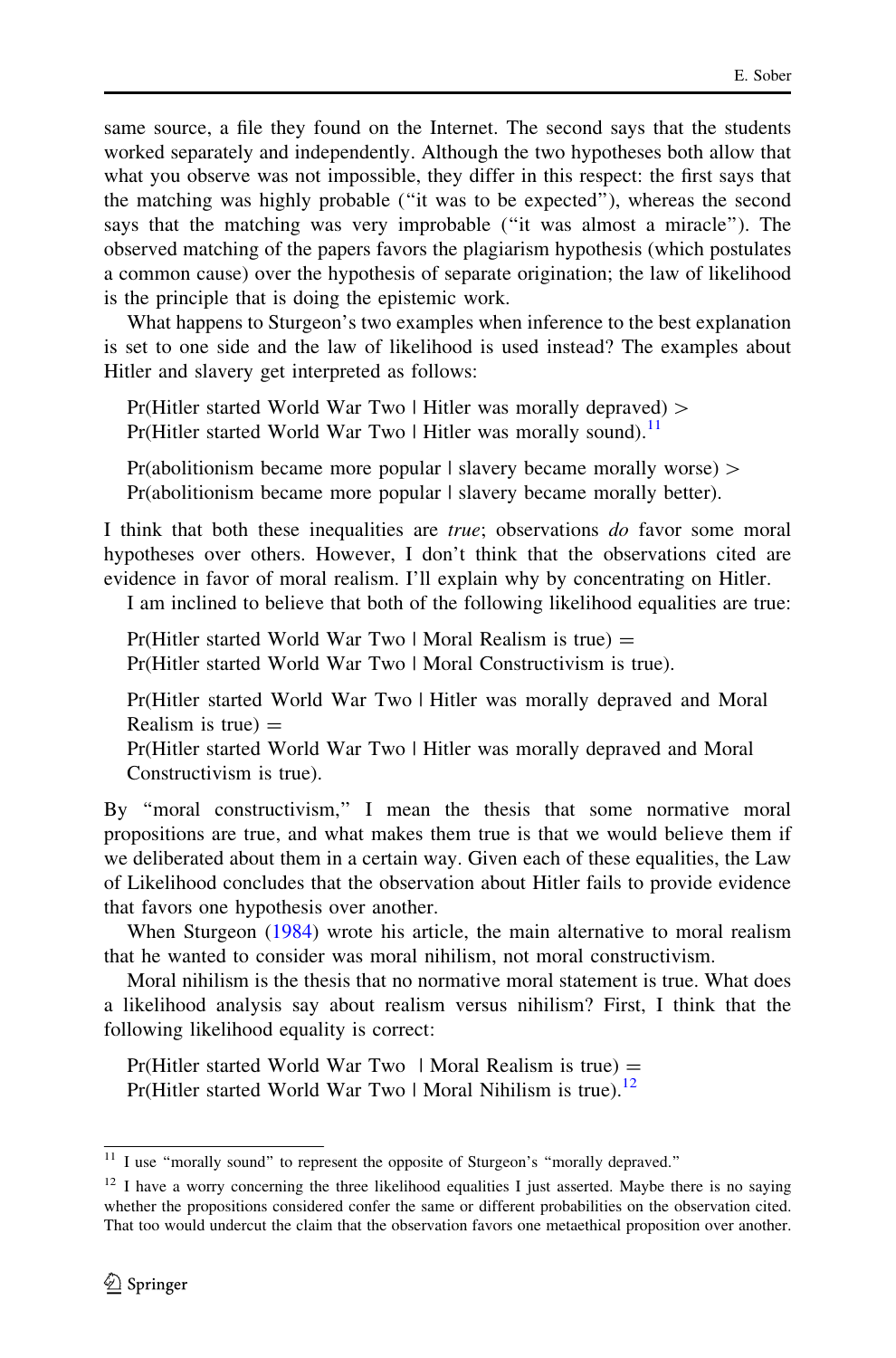Now consider these two probabilities:

Pr(Hitler started World War Two | Hitler was morally depraved and Moral Realism is true)

Pr(Hitler started World War Two | Hitler was morally depraved and Moral Nihilism is true)

Is the first probability larger than the second? It is not, since Hitler's being morally depraved is logically incompatible with moral nihilism. This incompatibility means that the second conditional probability is not defined. The observation cited fails to discriminate between the two conjunctions, not because it judges that they are equally likely, but because one of those ''probabilities'' doesn't even have a value.

Before I started enumerating all those dispiriting likelihood equalities, I asserted that ''Hitler was morally depraved'' has a higher likelihood than ''Hitler was morally sound,'' given the observation that Hitler started World War Two. This assertion is incompatible with the thesis that ethical statements lack truth values; if each of these normative ethical statements confers a probability on the observations, then each has a truth value. So my assertion that this inequality is true presupposes that the no truth value thesis is false. Can we say something more—that Hitler's starting World War Two is evidence that ethical statements have truth values? Here we must draw back from the precipice. The card's being red favors the hypothesis that the card is the Queen of Hearts over the hypothesis that it is the Queen of Spades, and each of these hypotheses entails that the card is a Queen. However, the observation that the card is red does not favor the hypothesis that the card is a Queen over the hypothesis that it is a Jack. Even if an observation favors one moral statement over another, it does not follow that the observation favors what all of those moral statements entail—that moral statements have truth values.<sup>13</sup>

### 2 Putnam and Boyd on scientific realism

Just as moral realism needs to be understood in terms of how it contrasts with moral constructivism and nihilism, so scientific realism needs to be understood in terms of how it differs from the alternatives. The debate since the 1960s has not been over whether scientific theories are ever true, or over what makes true theories true. Rather, the dispute has been fundamentally epistemological. Van Fraassen's [\(1980](#page-19-0)) formulation is a good place to begin. Realists say that the goal of science is to find

<sup>&</sup>lt;sup>13</sup> Philosophers of biology have been interested in "robustness." If each of several competing scientific models entails proposition  $R$ , then  $R$  is said to be a "robust theorem." Is robustness evidence of truth? See Sober and Orzack ([1993\)](#page-19-0) for discussion.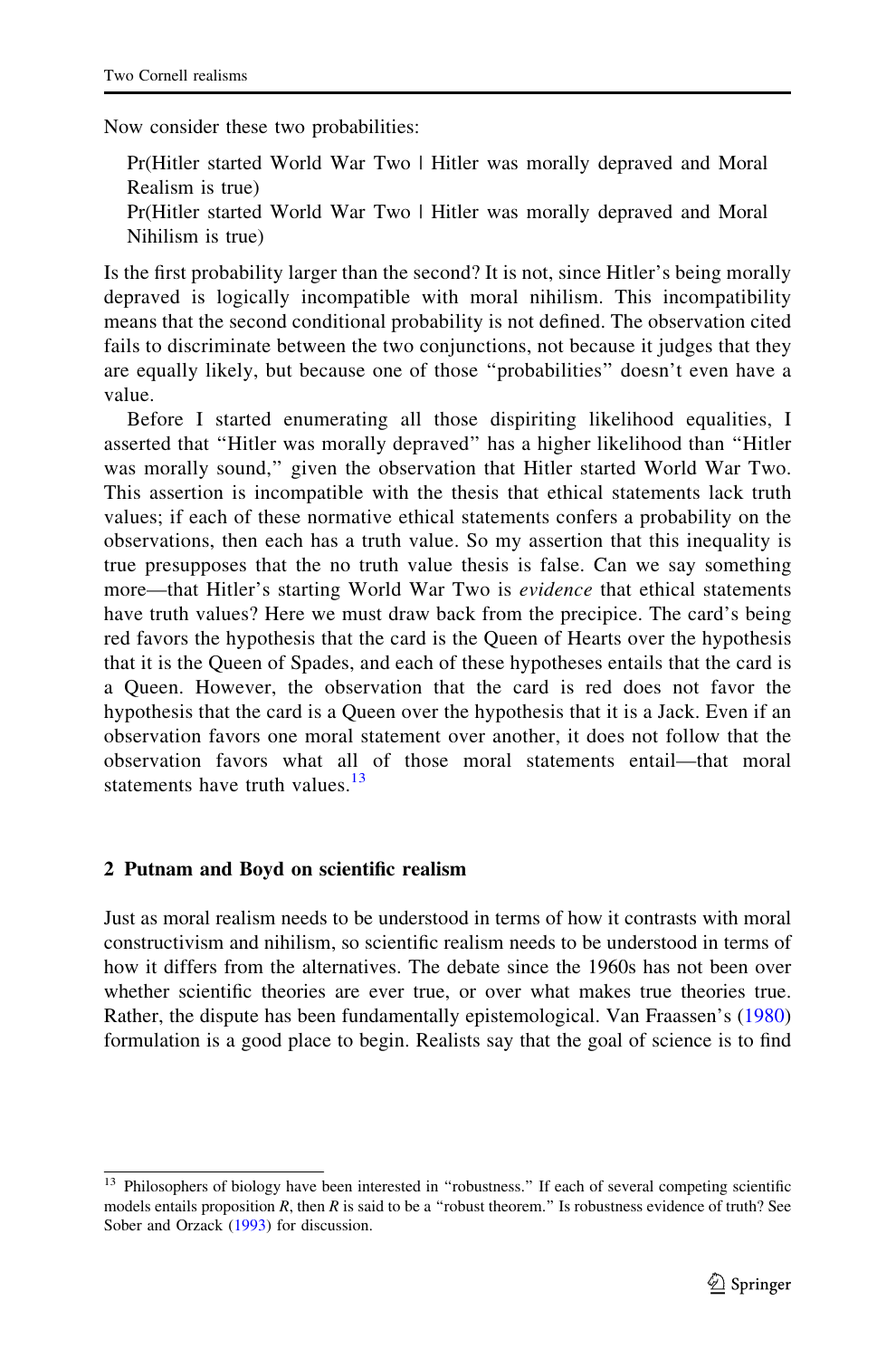theories that are true, whereas empiricists say that the goal is to find theories that are empirically adequate (meaning that they are true in what they say about observables).<sup>14</sup> This talk of "goals" does not mean that the debate concerns the psychology of scientists, a question that could be settled by doing an opinion poll (or intensive psychoanalysis) to find out what scientists hope for in their search for theories. Rather, the question concerns what scientific modes of reasoning have the power to deliver. According to Van Fraassen's empiricism, the evidence that science assembles never obliges one to believe what a theory says about unobservable entities; the most that the evidence could ever require is the belief that the theory is empirically adequate. Realists, on the other hand, think that science is capable of assembling evidence that is so powerful that it compels belief in theories that make claims about unobservables.

Although Van Fraassen's focus on the attainable goals of science is a good one, I think it is a mistake to construe the dispute between realism and empiricism in terms of the dichotomous concept of rational belief. It is better to think about degrees of confidence (Sober [2008a\)](#page-19-0). I'll discuss later on how the debate can be emancipated from that restriction.

Just as moral realists have tried to show that there is empirical evidence for thinking that various normative moral propositions are true, so scientific realists have sought to show that the predictive success of a scientific theory is evidence that it is true—both in what it says about observables and in what it says about unobservables. A good place to begin in discussing empirical arguments for scientific realism is Putnam's [\(1975b,](#page-18-0) p. 71) famous remark that ''realism is the only philosophy that does not make the success of science a miracle.'' This striking statement can hardly be called a fully articulated argument, so let me spell it out a bit. The idea is that when we find that a theory has been successful in making accurate predictions, it is reasonable to demand an explanation for why the theory has been able to do this. Putnam suggests that the only explanation of this remarkable fact is that the theory is true (or approximately true). The most that empiricism can say about the theory is that it is true in what it says about observables. Putnam's idea is that this is either not an explanation, or it is a poor explanation, of why the theory has made accurate predictions in the tests we have run to date. Explaining why the theory has been empirically accurate to date by saying that the theory is empirically adequate in general is like explaining why this raven is black by saying that all ravens are black; this is hardly a deeply illuminating remark. A similar deficiency can be found in a second alternative to realism—fictionalism. A fictionalist interpretation of a theory says that the theory is false in what it says about unobservables but true in what it says about observables. A fictionalist interpretation of theory  $T$  entails that  $T$  has been empirically successful in the predictions we have tested, but that hardly *explains* why the theory has been successful.

 $\frac{14}{14}$  It is clear from this formulation that empiricism needs to provide an account of what distinguishes observables from unobservables. I won't go into that important issue here; see Sober ([1990a](#page-19-0), [2008a\)](#page-19-0).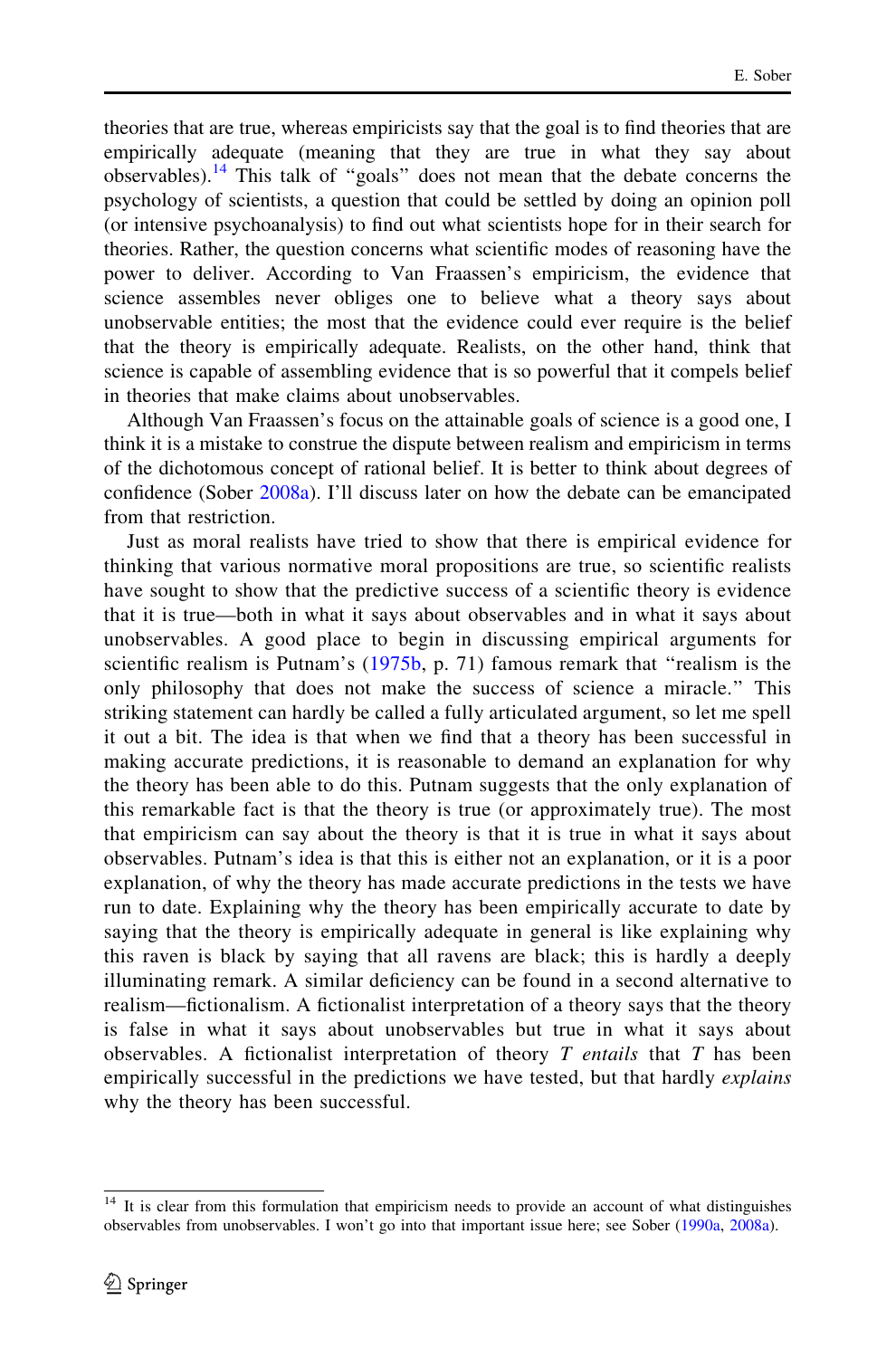Let us now do to this abductive argument for scientific realism what we did earlier to the abductive argument for moral realism; let's substitute the law of likelihood for inference to the best explanation. One reason for changing the subject in this way is something I mentioned before—if the predictive successes of a theory aren't evidence that the theory is true, then it hardly matters that the theory, if true, would *explain* why the theory has so far been predictively successful. But there are two additional reasons to embrace this substitution in the present context; opponents of scientific realism often say that the use of inference to the best explanation in arguments for scientific realism is questionbegging (Van Fraassen [1980;](#page-19-0) Fine [1984](#page-18-0)). And there is Putnam's use of the word ''miracle.''

Think of the example I discussed earlier concerning the two identical student essays. If the students plagiarized, it is not surprising that the papers matched. But if the students worked separately and independently, it is *almost a miracle* that the papers matched. This use of the  $m$ -word is, of course, entirely nontheological; it just means that the observed matching would be extremely improbable under the hypothesis of separate and independent origination. The miracle argument for scientific realism wears its connection to the law of likelihood on its sleeve.

Putnam's argument does not work when it is framed in terms of the law of likelihood. The observed predictive success of theory  $T$  does not favor a realist interpretation of the theory over other interpretations:

 $Pr(T \text{ has been empirically successful so far} | T \text{ is true}) =$ 

 $Pr(T \text{ has been empirically successful so far} | T \text{ is empirically adequate}) =$ 

 $Pr(T \text{ has been empirically successful so far} | T \text{ is false in what it says about}$ unobservables but true in what it says about observables).

Realism, empiricism, and fictionalism are on a par in this likelihood comparison. Maybe the hypothesis that  $T$  is true would explain why  $T$  has been empirically successful, while the other hypotheses about  $T$  would not. But the law of likelihood does not care about ''explanation.'' If the law of likelihood correctly characterizes how weight of evidence should be assessed, the alleged difference in explanatory power between realism and empiricism does not matter.<sup>15,16</sup>

Does this mean that science is forever cut off from evaluating theories that describe unobservables? Not at all. Consider two competing theories,  $T_1$  and  $T_2$ , which each make claims about both observable and unobservable entities. The empiricist wants to evaluate these theories by considering how the evidence at hand bears on the empirical adequacy of each. Within the framework of the law of likelihood, the empiricist's question is whether the observations  $(O)$  discriminate between empiricist readings of the two theories:

<sup>&</sup>lt;sup>15</sup> Lipton ([1991,](#page-18-0) p. 111) says that his theory of inference to the best explanation helps ground various Bayesian ideas. My own view is that explanation is not a fundamental epistemic category when it comes to understanding how evidence works.

<sup>&</sup>lt;sup>16</sup> This likelihood criticism of the miracle argument for realism differs from Magnus and Callendar's ([2004\)](#page-18-0) point that the argument commits the base rate fallacy (i.e., it ignores prior probabilities).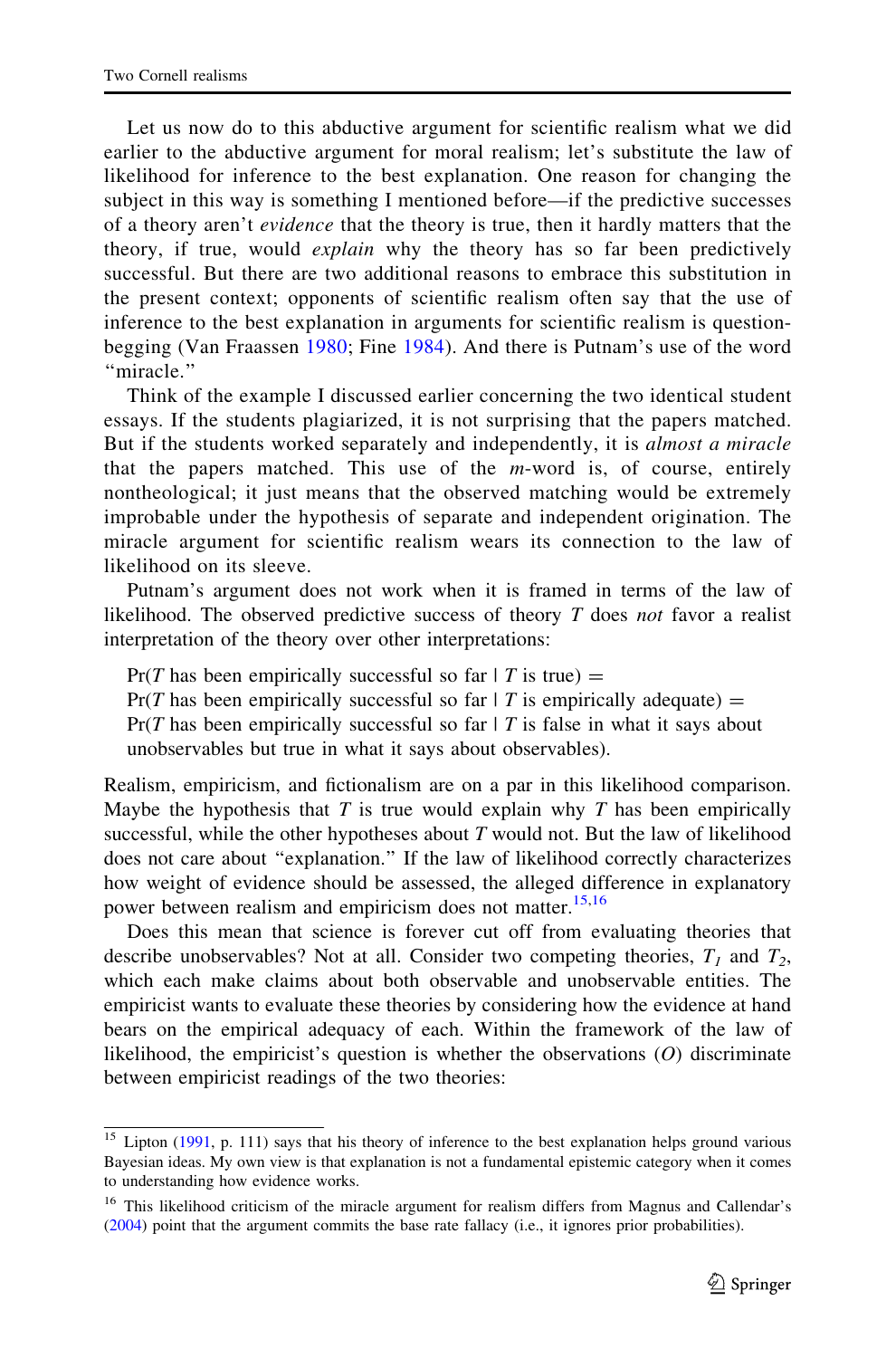(E1) Pr(O |  $T_1$  is empirically adequate) > Pr(O |  $T_2$  is empirically adequate).

The realist wants to ask a different question: Do the observations favor what one theory says about both observables and unobservables over what the other says? That is, the realist wants to know whether

(R1) Pr(O  $|T_1$  is true) > Pr(O  $|T_2$  is true).

The point of interest is that the second inequality follows from the first if the following equality is correct:

(\*) Pr(O |  $T_i$  is true) = Pr(O |  $T_i$  is empirically adequate), for  $i = 1,2$ .

Empiricists have frequently emphasized that adding the claim that a theory is true to the claim that it is empirically adequate makes no difference to what predictions one can make. They think that empirical adequacy and truth are related by screening-off:

 $Pr(O | T_i)$  is empirically adequate) =  $Pr(O | T_i)$  is empirically adequate &  $T_i$  is true).

Since truth entails empirical adequacy, a second screening-off idea must be right:

 $Pr(O | T_i \text{ is true}) = Pr(O | T_i \text{ is empirically adequate } \& T_i \text{ is true}).$ 

These two equalities entail  $(*)$ . The upshot is this: *if science is in a position to solve* empiricist discrimination problems like  $(E1)$ , it also is in a position to solve realist discrimination problems like  $(R1)$ . The empiricist is mistaken in claiming that the evidence can take us only so far (Sober  $1990a$ ,  $2008a$ ).<sup>17</sup>

I mentioned at the start of this section that Van Fraassen ([1980\)](#page-19-0) frames his discussion of realism and empiricism in terms of a dichotomous concept of belief and that it would be a step forward if that were replaced with a graded concept of degrees of belief. The discussion of realist and empiricist discrimination problems bears directly on the question of degrees of belief by way of the odds formulation of Bayes' Theorem. I'll state this odds formulation twice, once for realists and once for empiricists:

 $\text{(R2)} \quad \frac{\Pr(H1 \text{ is true } | O)}{\Pr(H2 \text{ is true } | O)} = \frac{\Pr(O | H1 \text{ is true})}{\Pr(O | H2 \text{ is true})} \times \frac{\Pr(H1 \text{ is true})}{\Pr(H2 \text{ is true})}.$ 

(E2) 
$$
\frac{\Pr(H1 \text{ is emp adequate} | O)}{\Pr(H2 \text{ is emp adequate} | O)} = \frac{\Pr(O | H1 \text{ is emp adequate.})}{\Pr(O | H2 \text{ is emp adequate})} \times \frac{\Pr(H1 \text{ is emp adequate.})}{\Pr(H2 \text{ is emp adequate})}.
$$

In each of these equations, a ratio of posterior probabilities equals a likelihood ratio times a ratio of prior probabilities. The ratio of priors compares an agent's degrees of confidence in the two hypotheses before the observation  $O$  is made. The ratio of posterior probabilities compares those degrees of confidence after the observation is obtained. These two ratios differ in value precisely when the likelihood ratio isn't equal to one, and the magnitude of the likelihood ratio determines how large a

<sup>&</sup>lt;sup>17</sup> Boyd ([1983](#page-18-0), p. 47) says that the miracle argument "... does not address the crucial epistemological claim of the empiricist argument: that since factual knowledge is grounded in experience, it can extend only to observable phenomena.'' I think the above point about discrimination problems shows why the empiricist claim is mistaken.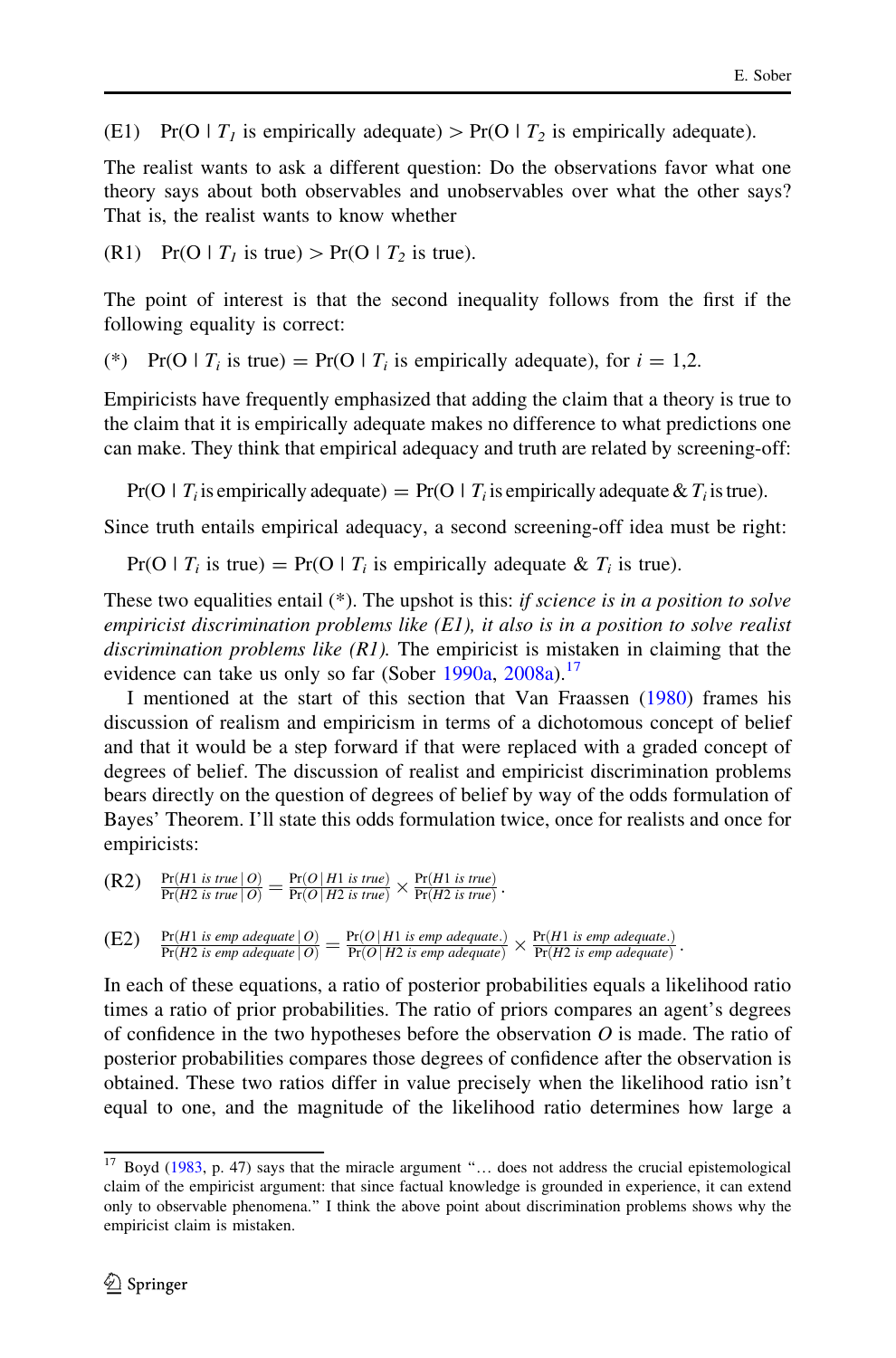change the observation induces.<sup>18</sup> We have seen that the realist's likelihood ratio and the empiricist's likelihood ratio are identical in value. This means that the observation  $O$  has the same impact on the realist's ratio of probabilities for the two hypotheses that it has on the empiricist's ratio. Not only are we not entirely cut off from getting observational evidence about hypotheses that are about unobservables; in addition, we have exactly the same quantitative evidential input on the realist's question about truth that we have on the empiricist's question about empirical adequacy. $\frac{19,20}{2}$ 

Boyd [\(1983\)](#page-18-0) is not happy with the miracle argument for scientific realism, though not for the likelihood reasons I have presented. Before I discuss his dissatisfaction, I want to examine how inference to the best explanation figures in one of his own arguments for realism. Boyd ([1983](#page-18-0), p. 63) says that ''the reliability of theory-dependent judgments about projectibility and degree of confirmation can only be satisfactorily explained on the hypothesis that the background theories which determine those judgments are relevantly approximately true." Boyd's *explanandum* differs from Putnam's: whereas Putnam wants to explain why a theory's predictions about observations have been accurate, Boyd wants to explain the ''reliability of theory-dependent judgments'' of certain kinds. What Boyd has in mind here is the use that scientists make of a background theory  $B$  to guide them in deciding which hypotheses are worth testing (this is what he means by ''projectibility judgments'') and in estimating the degrees to which those hypotheses, once tested, are confirmed by the observations obtained. Suppose  $B$  has been a reliable guide in these two respects. Boyd says that a realist reading of  $B$  is the only satisfactory explanation of  $B$ 's reliability in those two respects. But what if we shift, once again, from explanation to evidence, substituting the law of likelihood for inference to the best explanation? Let ''B was a reliable background theory'' be shorthand for the proposition that B was a reliable guide to which theories were worth testing and also to the degree to which those hypotheses, once tested, were confirmed by the observations obtained. The likelihood comparison we need to consider is the following:

 $Pr(B$  was a reliable background theory  $|B|$  is true or approximately true)  $\ge$  $Pr(B$  was a reliable background theory  $|B|$  is empirically adequate).

<sup>&</sup>lt;sup>18</sup> A likelihood ratio of 9 induces more of a change than a ratio of 2, but a ratio of 1/9 induces more of a change than a ratio of  $\frac{1}{2}$ . A ratio of 9 is further from unity than a ratio of 1/9, but they induce the same change. A log-scale is the thing to use here.

<sup>&</sup>lt;sup>19</sup> I present this Bayesian argument even though I have reservations about Bayesianism (Sober [2008b\)](#page-19-0). My point is addressed to empiricists and realists who think that the two philosophies make recommendations about what we should believe or about what our degrees of belief should be.

<sup>&</sup>lt;sup>20</sup> Van Fraassen [\(1980](#page-19-0), p. 34) notes that it is a consequence of the axioms of probability that Pr(H is true | X) cannot exceed  $Pr(H$  is empirically adequate | X), no matter what X is; this is because truth entails empirical adequacy. Van Fraassen takes this to mean that the empiricist's interpretation of H is "safer" than the realist's. The point is correct, but it hardly shows that we are never rationally obliged to believe that a theory about unobservables is true.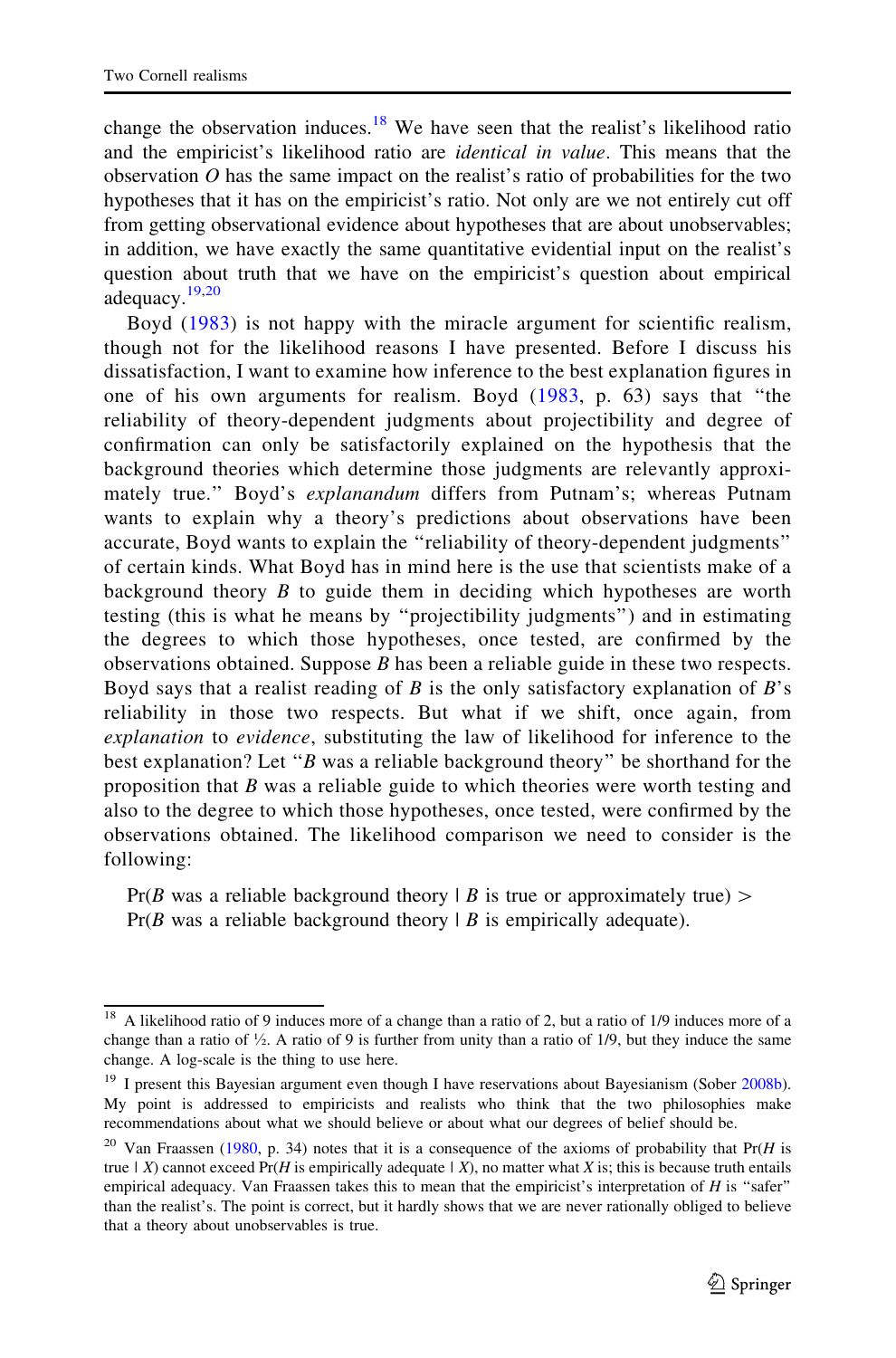I have three problems with this inequality.

My first two concern the two sorts of reliability that  $B$  is observed to exhibit. Let's start with degree of confirmation. What does it mean for  $B$  to have been "reliable" in the judgments it delivered about the degree to which different theories were confirmed by observations? I guess this means that  $\text{DOC}_B(T, O) \approx \text{DOC}_{true}(T, O)$ —that using  $B$  to assess the degree of confirmation that  $T$  receives from  $O$  yields close to the same numerical value as using the relevant true background assumption. How can we tell whether this closeness relation obtains? I'm not sure. Maybe the closeness relation will obtain if  $B$  is true or approximately true. But the likelihood reformulation of Boyd's argument is supposed to provide *evidence* that  $B$  is true or approximately true. This means that the evidence cited must not beg the question; the argument goes wrong if the ''evidence'' is something we can know only if we already know that  $B$  is true or approximately truth. For this reason, I suggest that we delete the part of Boyd's picture of  $B$ 's reliability that involves  $B$ 's judgments about degree of confirmation.

My second question about the likelihood inequality concerns Boyd's point about projectibility—that  $B$  has been a reliable guide to which hypotheses are worth testing. How is this sort of reliability to be understood? I wonder if Boyd is thinking about reliability as follows: When  $B$  instructs us to test some small handful of possible hypotheses and we find that one of them is true,  $\hat{B}$  scores a success, but when the hypotheses that  $B$  tells us to test all turn out to be false when we test them, B scores a failure. If B gives advice about multiple problems, we can compute how reliable it has been by seeing how often it scores a success. Perhaps this dichotomy between finding that one of the tested hypotheses is true and finding that none of them is should be replaced by something more nuanced. For a Bayesian, testing might result in the discovery that one of the tested hypotheses is probably true, or it might result in none of the tested hypotheses' attaining that status. We then can define B's successes and failures in those terms.

Here are my qualms about the projectibility part of Boyd's argument: Background theories, by themselves, do not give advice on which hypotheses are worth testing. The most that  $B$ , by itself, can tell us is which hypotheses are more probable and which are less. Testing is an action, and rational action requires attention to utilities, not just to probabilities. For example, even if you believe  $B$  and B tells you that a given hypothesis is probably false, you still may have good reasons to test that hypothesis. Furthermore, it is a mistake to think that a background theory makes reliable recommendations about which hypotheses to test only when at least one of those hypotheses turns out, after the test, to be true or probably true. A set of hypotheses might be worth testing even if the evidence obtained turns out to be equivocal, and even if the evidence indicates that all of them are false. In both cases, the information obtained might be well worth having. I also think it is a mistake to rely too heavily on one's background beliefs in deciding what to test. To do so is to refuse to test hypotheses that are incompatible with what one already believes. All this leaves me unclear on what it means for an auxiliary assumption to be ''reliable'' in the recommendations it makes concerning which hypotheses should be tested.

My third objection to the likelihood inequality stated above begins with Boyd's idea that B's reliability about projectibility (i.e., judgments about which hypotheses were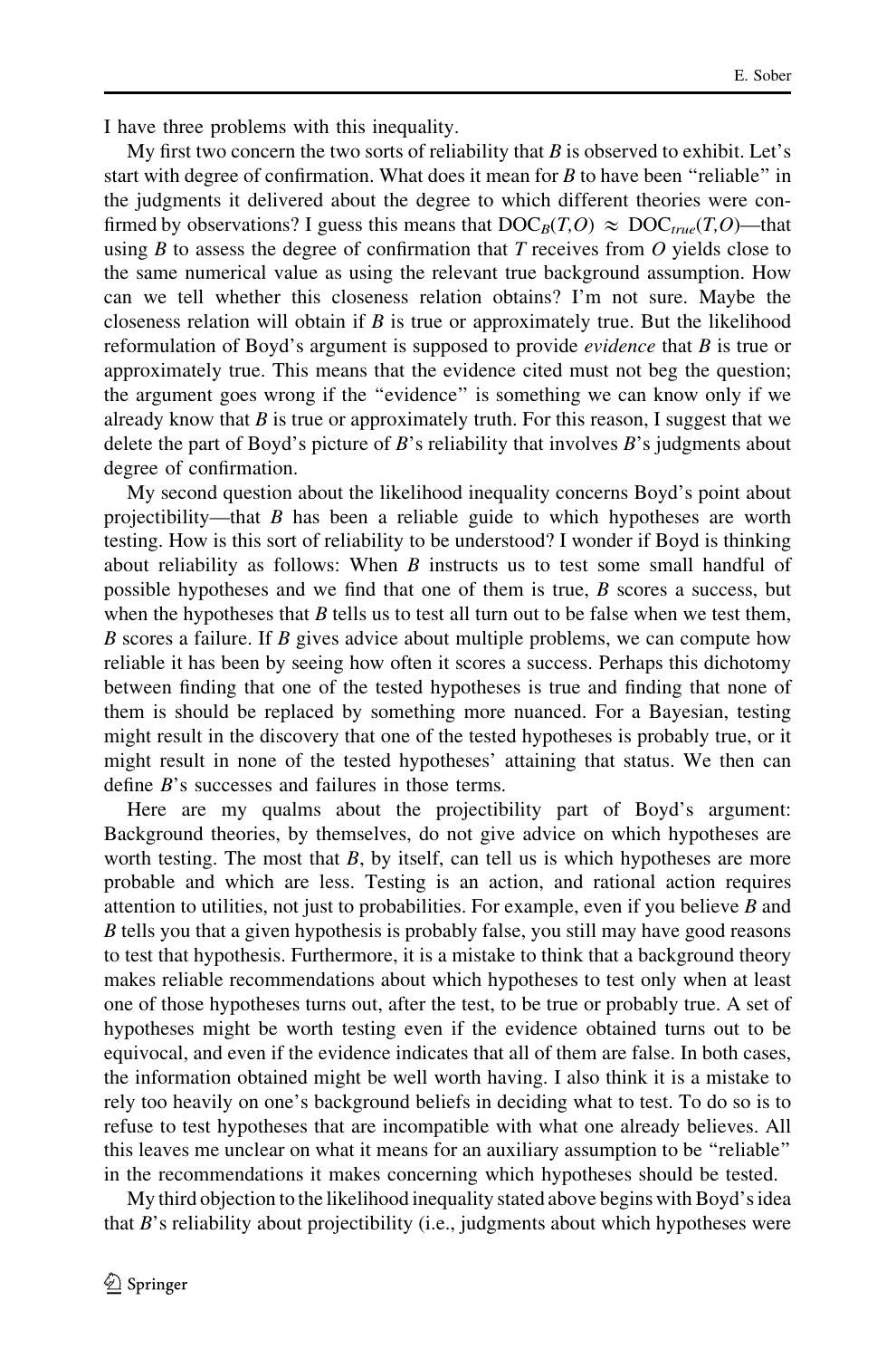worth testing) is something we can observe. I take Boyd's idea about this type of reliability to include the thought that B scores a success when it tells you to test H, and H turns out, after the test, to be true or probably true. My question is whether " $H$  is true or probably true'' can count as an observation in the context of the problem of comparing a realist and an empiricist reading of B. In particular, can empiricists and realists agree that a test outcome shows that  $H$  is true or probably true? Empiricists will get off the bus here if  $H$  is even partially about unobservables. So if the likelihood argument is not to be question-begging against empiricism, we must restrict ourselves, in thinking about the hypotheses that  $B$  tells us to test, to hypotheses that are strictly about observables. But in that case "B is true" and "B is empirically adequate" make the same recommendations about whether we should test  $H$ . So the likelihood inequality (with B's reliability restricted to Boyd's projectibility idea, the degree of confirmation idea having been set to one side) is false; what is true is an equality.

Let's now consider Boyd's [\(1983](#page-18-0), p. 54) reservations about Putnam's miracle argument. He grants that the argument ''has considerable force,'' but adds that it has a defect: ''while [it] provides good reason to think that there must be something wrong with the empiricists' argument, it affords us no diagnosis of what is wrong with it." A few lines down, Boyd says that the miracle argument provides "a reason to suppose that realism is true, but we are not provided with any epistemology to go with that conclusion." I take Boyd to be saying here, not that the miracle argument is unsound, but that it is incomplete.

Boyd [\(1983](#page-18-0), p. 54) thinks the argument is incomplete because it fails to explain what is wrong with a central empiricist idea, the *evidential equivalence thesis*; this is the claim that observationally equivalent theories are evidentially equivalent. Two observationally equivalent theories can be incompatible; though they agree about all possible observations, they nonetheless can disagree about unobservables. Boyd takes empiricism to be arguing that since no observation can discriminate between empirically equivalent theories that are incompatible, we are forever cut off from making justified claims about which of those theories about unobservables is true.

Boyd argues that the evidential indistinguishability thesis is false because it focuses exclusively on the ''direct'' testimony of observations and ignores the fact that there are ''indirect'' sources of evidence. Scientists rightly evaluate a set of empirically equivalent hypotheses by using their background beliefs about theoretical plausibility. Boyd says that these background beliefs are themselves justified by observations; he isn't saying that the judgments about theoretical plausibility that are used to break the tie between empirical equivalent hypotheses are knowable a priori.<sup>21</sup>

As an example (not one that Boyd uses, as far as I know), let's consider Reichenbach's ([1928\)](#page-18-0) claim that the following two conjunctions are observationally

 $21$  Boyd [\(1983](#page-18-0), p. 67) says that "... considerations of the theoretical plausibility of a proposed theory in the light of the actual (and approximately true) theoretical tradition are evidential considerations: results of such assessments of plausibility constitute evidence for or against proposed theories. Indeed, such considerations are a matter of theory-mediated empirical evidence, since the background theories with respect to which assessments of plausibility are made are themselves empirically tested (again, in a theory-mediated way). Theory-mediated evidence of this sort is no less empirical than more 'direct' experimental evidence.''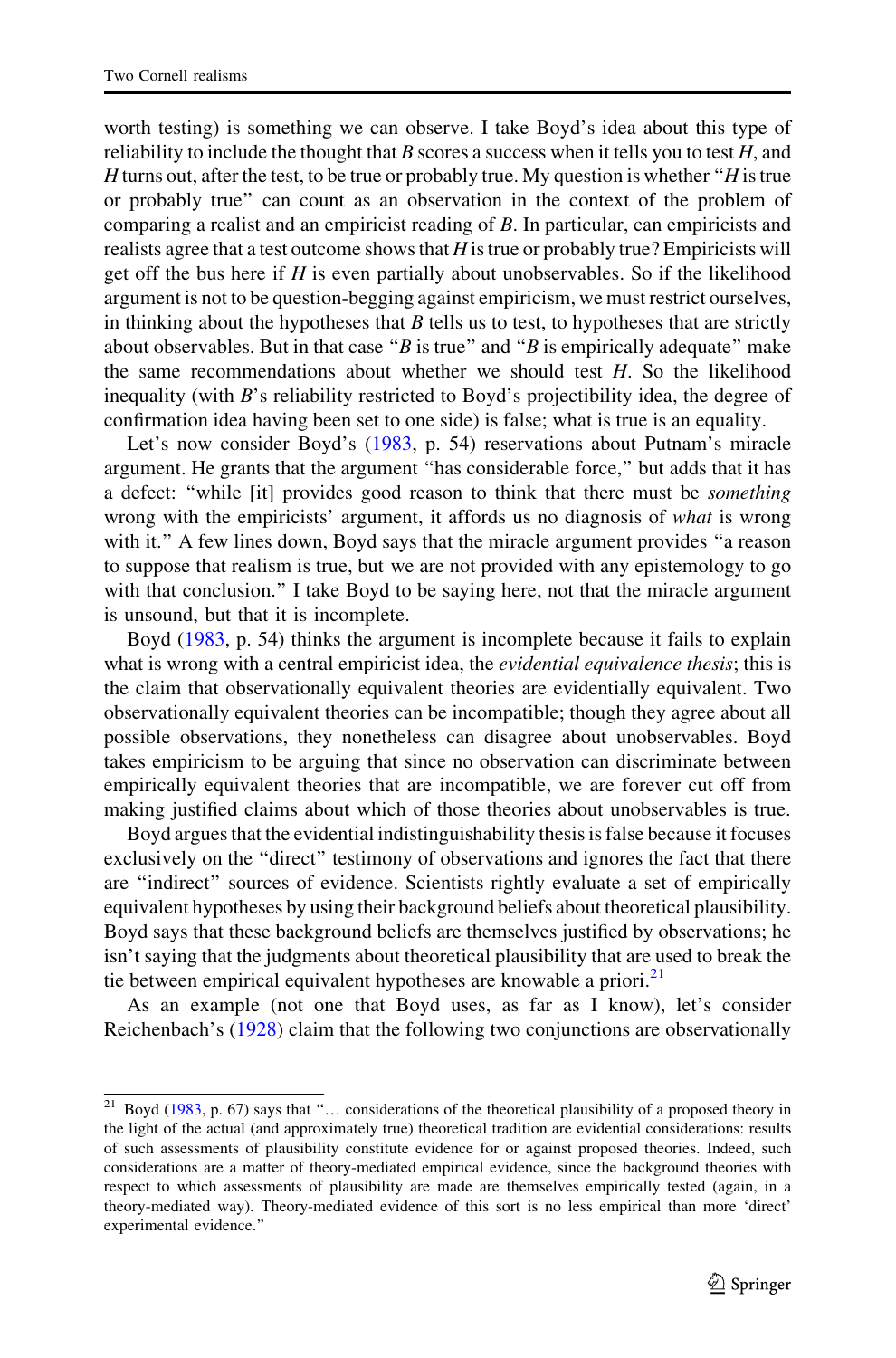indistinguishable: "Euclidean geometry  $\&$  there are universal forces" and "non-Euclidean geometry & there are no universal forces.'' For the sake of argument, let's assume that this is a genuine case of empirical equivalence; any measurement outcome that is predicted by one of these conjunctions is also predicted by the other. Reichenbach, a good empiricist, concluded that the choice between these conjunctions must be a matter of convention. I take it that Boyd would reply by saying that if the theoretical tradition tells us that there are no universal forces, or if it tells us that space is non-Euclidean, then we can use either of these deliverances to cut the Gordian knot. Theories that don't disagree about any possible observation can differ in their theoretical plausibility and that is enough to show that the empiricist's evidential indistinguishability thesis is mistaken.

My reply is that I think empiricists will deny that *justified* background beliefs can do the work that Boyd says they can do. It may be a background belief shared by some or all physicists that there are no universal forces, but, according to Reichenbach, that isn't because they have observational evidence that universal forces do not exist. The ''theoretical tradition'' needs to be understood in the right way. For Reichenbach, this involves recognizing how conventional elements enter into scientific theories. Carnap [\(1950a\)](#page-18-0) concurs. My point here is not to defend empiricism but to suggest that Boyd's refutation of the empiricist's evidential equivalence thesis does not work.

As noted above, Boyd thinks that the theoretical considerations that permit one to discriminate between empirically equivalent hypotheses are themselves supported by observational evidence. This raises a question. If observation  $\hat{O}$  suffices to justify one's believing B, and B discriminates between hypotheses  $T_1$  and  $T_2$ , is it also true that O discriminates between  $T_1$  and  $T_2$ ? If O does discriminate, then  $T_1$  and  $T_2$  are not empirically equivalent. This means that Boyd must be focusing on cases that belong to what I will call

Boyd's World: (i) O rationally justifies believing  $B$ ; (ii) B discriminates between  $T_1$  and  $T_2$ ; (iii) O does not discriminate between  $T_1$  and  $T_2$ .

Without a characterization of what rational belief and discrimination are, it is hard to tell whether the three propositions that characterize Boyd's World are logically consistent and, if they are, what the circumstances are in which all of them are true. We nonetheless can explore Boyd's World by tracing the consequences of the following two assumptions—that O justifies believing B only if  $Pr(B | O)$  is high, and that X discriminates between  $T_1$  and  $T_2$  if and only if X confers different probabilities on the two theories.<sup>22</sup> Given these, the following assumptions about probabilities provide a necessary condition for being in Boyd's world:

 $22$  Notice that I am here using "discriminates" to mark a difference between the probabilities of hypotheses, not a difference between their likelihoods. Once again, I am talking the Bayesian talk, despite my reservations.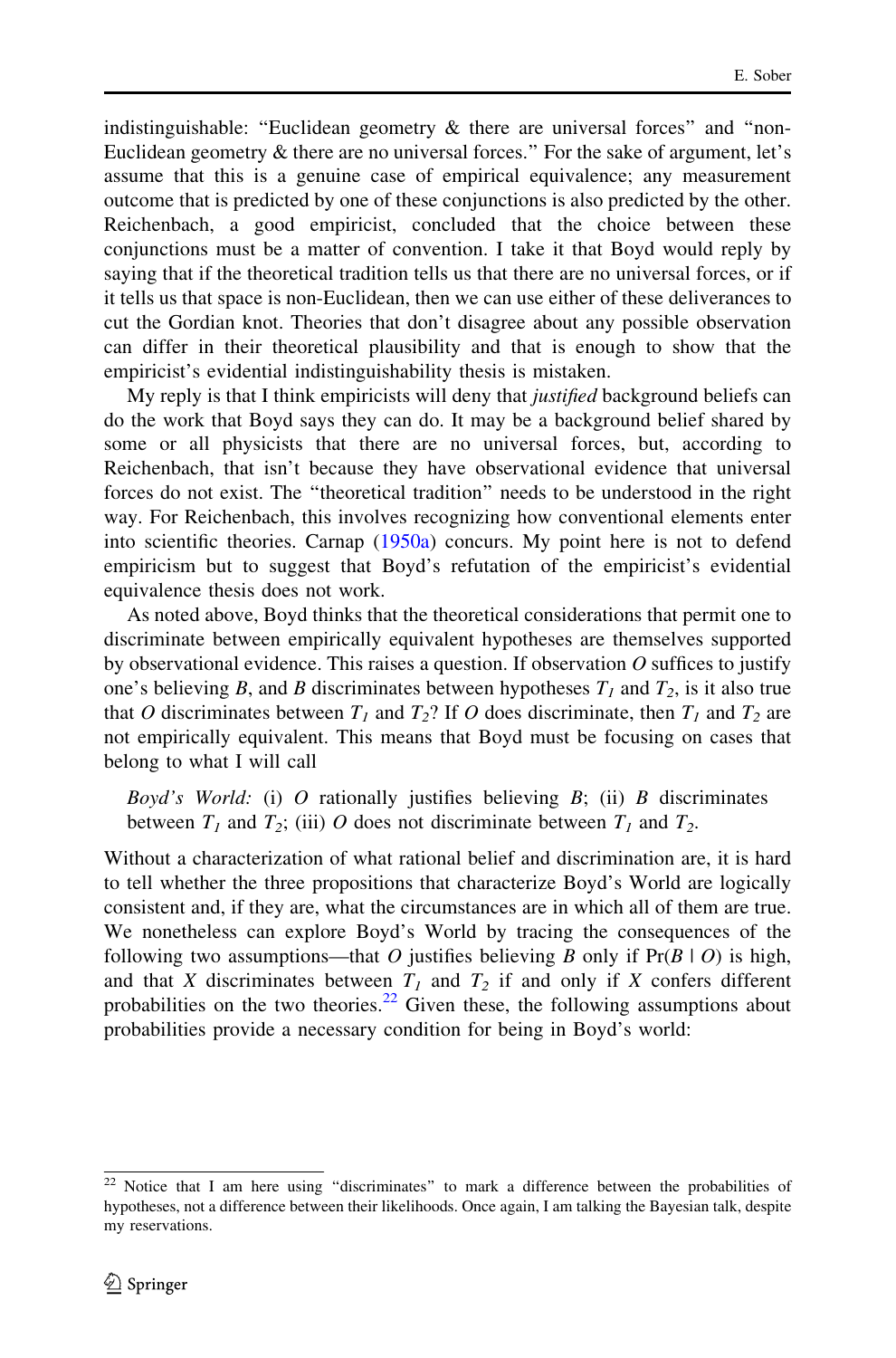(iv) Pr(B | O) is high; (v) Pr(T<sub>1</sub> | B)  $\neq$  Pr(T<sub>2</sub> | B); (vi) Pr(T<sub>1</sub> | O) =  $Pr(T_2 | O)$ .

Conditions (iv), (v), and (vi) cannot be jointly satisfied if  $T_1$  and  $T_2$  are incompatible and  $Pr(T_1 | B \& O)$  is high. To see why, consider the following consequence of the axioms of probability:

$$
Pr(TI | O) = Pr(TI | B & O)Pr(B | O) + Pr(TI | notB & O)Pr(notB | O).
$$

The right-hand side of this equation has two addends; their sum exceeds  $\frac{1}{2}$  if the first addend does so. Note that the value of  $Pr(B | O)$  is addressed by (iv); it is "high." If Pr(T<sub>1</sub> | B & O) is also high, we get the result that Pr(T<sub>1</sub> | O) >  $\frac{1}{2}$ .<sup>23</sup> If the two theories are incompatible, it follows that  $Pr(T_1 | O) \neq Pr(T_2 | O)$ , thus violating (vi). The bottom line is this: if  $O$  makes  $B$  very probable and  $B\&O$ makes  $T_1$  very probable, then O cannot fail to discriminate between  $T_1$  and  $T_2$  when the two theories are incompatible. $24$ 

What if  $Pr(T_1 | O)$  is not greater than  $\frac{1}{2}$ ? In that case it is *possible* for conditions (iv), (v), and (vi) to all be satisfied, but whether they are will depend on the exact values of the relevant probabilities. Condition (vi) is very demanding.

Naturally, this analysis of Boyd's idea that empirical background knowledge can discriminate between empirically equivalent theories depends on the explications of justified belief and discrimination that I have used. Even so, I suggest that there are lots of cases that don't fall in Boyd's World. Furthermore, it is unclear how examples of empirical equivalence like Reichenbach's can be analyzed in the way that Boyd suggests.

Boyd's strategy for addressing the problem of empirically equivalent theories via appeal to empirical background knowledge isn't the only one that realists adopt. They sometimes maintain that there are a priori considerations that do the trick. For example, realists sometimes suggest that simplicity is a ''superempirical virtue'' that theories exhibit and that simplicity has more than a pragmatic significance (see, e.g., Churchland [1985](#page-18-0)). It isn't just that we find simple theories beautiful and easy to use; the idea is that the greater simplicity of one theory over another is evidence (not proof!) that the first is true and the second is false. It also is part of this realist picture that just as simplicity can be used to discriminate between empirically nonequivalent hypotheses, it also can be used to discriminate between empirically equivalent hypotheses. If Reichenbach's conjunctions differ in simplicity, that is evidence (of a nonempirical kind) that favors one of them over the other, or so realists sometimes suggest. Reichenbach [\(1938\)](#page-18-0) replies that there are two kinds of simplicity, logical and inductive, and that it is the first but not the second that discriminates between empirically equivalent theories, while it is the second but not the first that has evidential significance. Reichenbach's suggestion that there are two kinds of simplicity can be separated from the verificationist idea that empirically equivalent theories are

<sup>&</sup>lt;sup>23</sup> If Pr(T<sub>1</sub> | B & O) and Pr(B | O) are each larger than 0.72, their product will exceed  $\frac{1}{2}$ .

<sup>&</sup>lt;sup>24</sup> This point holds whether or not B screens-off O from  $T_1$ .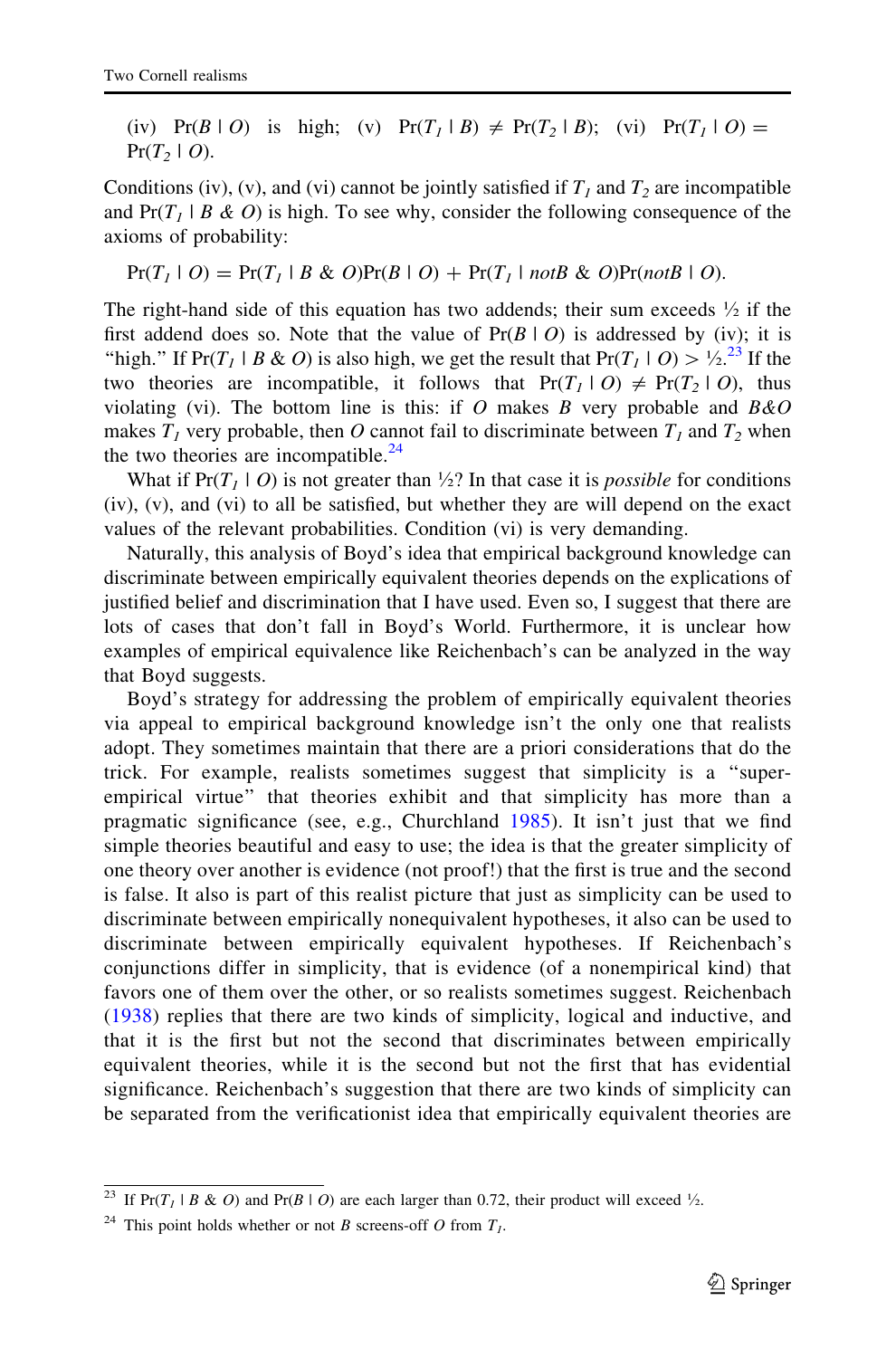synonymous. Once separated, I think his basic point is correct. Parsimony arguments come in different varieties—some are epistemically pertinent and some are not, and the pertinent ones differ from each other in terms of what justifies them. In the scientific examples that I have examined in which I can discern why simplicity is epistemically significant, I find that simplicity derives its authority from empirical background assumptions of some sort<sup>25</sup>; this leads me to think that the so-called principle of parsimony is not a priori and that it offers no resources for discerning an epistemic difference between empirically equivalent theories (Sober [1990c,](#page-19-0) [1996,](#page-19-0) [2009](#page-19-0)).

Boyd thinks the realist needs to argue that scientists have evidence that discriminates between observationally equivalent hypotheses; my inclination is to concede to the empiricist that they do not. Science is in the business of using observations to discriminate between theories that are observationally distinguishable; discrimination problems that can't be settled in this way aren't ''scientific,'' though of course it is sometimes unclear whether a problem has that status and the status of a problem can change as knowledge grows. It is part of the project of science to develop theories in the hope that they will be testable against competitors, though of course it may turn out that a theory, once developed, isn't. This may sound like anti-realism, but the other side of the view I am describing has good realist credentials—we are no more cut-off from knowing about unobservables than we are from knowing about observables.<sup>26</sup>

#### 3 Concluding comments

The accompanying table summarizes a parallelism (and one small asymmetry) that has emerged in the likelihood assessments of moral realism and scientific realism. Observations discriminate between some normative moral statements and others, just as they discriminate between some scientific theories and others, but both of these results presuppose that the statements in question have truth values.<sup>27</sup> This result does not mean that those observations, or any observations, will discriminate among moral realism, moral constructivism, and moral nihilism, nor does it mean that observations will discriminate among scientific realism, scientific empiricism, and scientific fictionalism.

 $25$  Here I agree with Boyd's [\(1991,](#page-18-0) p. 374) suggestion that "judgments of 'simplicity' are simply special cases of judgments of theoretical plausibility.''

<sup>&</sup>lt;sup>26</sup> The question of what to say about empirically equivalent theories has nothing much to do with the distinction between observables and unobservables. Surely ''apples exist'' is strictly about observables if any statement is, but there are empirically equivalent alternatives to it just as there are to "electrons exist" (Sober [1990a](#page-19-0)).

<sup>&</sup>lt;sup>27</sup> A Duhemian point applies to these likelihoods; when we talk about Pr(observation | theory), the probability function typically makes use of various auxiliary assumptions.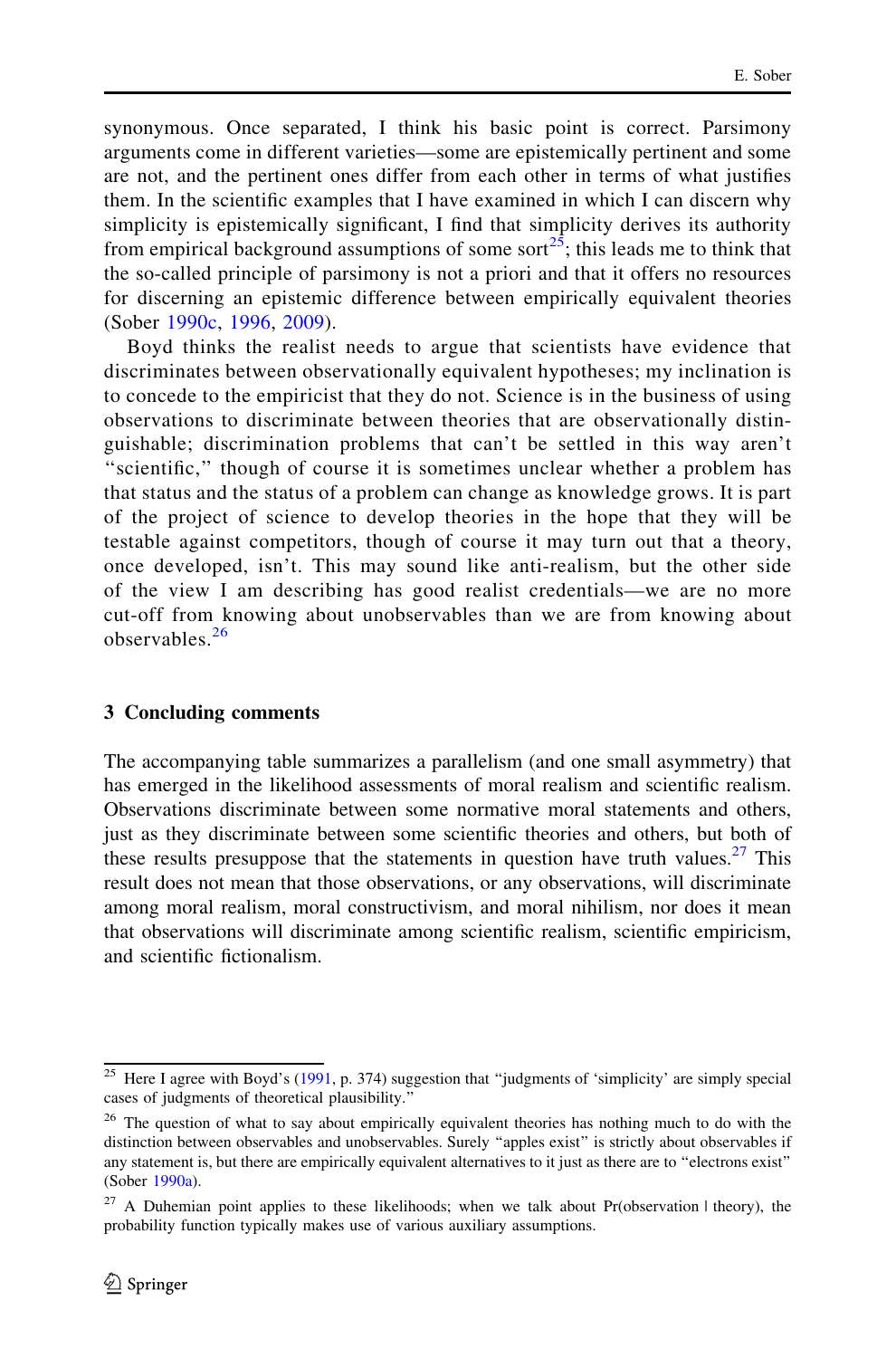

The likelihood equalities described in this table are not a point in favor of antirealism; rather, the result is a stand-off. However, two of the likelihood comparisons I described earlier (which are not represented in the table) are not so nonpartisan. I think the point about realist and empiricist discrimination problems—the relation of (E1) to (R1) and of (E2) to (R2)—constitutes an important argument in favor of scientific realism.

Sturgeon's and Boyd's arguments for realism, as I've said, are motivated by a Quinean methodological naturalism about philosophy. Since science uses inference to the best explanation to evaluate scientific theories, philosophers can use that same mode of inference to evaluate philosophical theories. The result, they suggest, is a justification of moral realism and scientific realism. When I substituted the law of likelihood for inference to the best explanation, the results changed. However, I do not interpret that to mean that there is no good argument for moral realism or for scientific realism. The most I can say is that those good arguments, whatever they are, will not come from observational evidence. But even that conclusion may go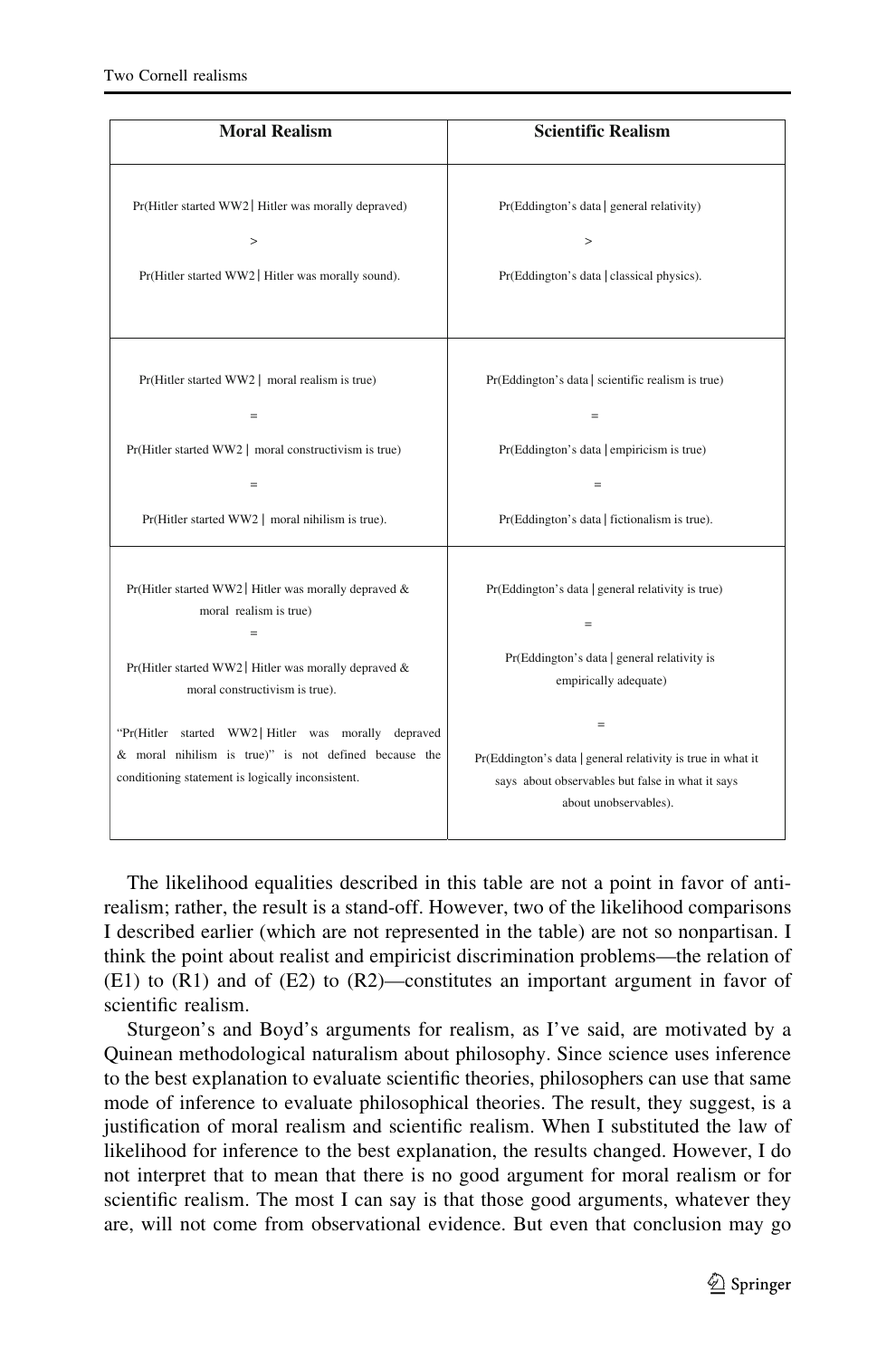too far. Perhaps observations other than the ones I've considered discriminate between the different philosophical theories. For that matter, perhaps the law of likelihood, on which I have leaned so much, needs to be replaced by a better principle about what evidential favoring is, and maybe this replacement will change the conclusions I've drawn about the two realisms. $^{28}$ 

In thinking about Boyd's and Sturgeon's naturalism, it is worth remembering a view of philosophical questions that is very different. Carnap ([1950a](#page-18-0)) held that there is a fundamental epistemological difference between internal and external questions. The former are answerable by observational evidence or by mathematical proof; the latter are answerable only pragmatically. We should not seek evidence that there are material objects or that there are numbers, but rather should decide whether adopting these postulates is useful given the larger purposes of inquiry.<sup>29</sup>

The claim that there are normative ethical truths is entailed by numerous ethical claims about the specifics of right and wrong. Likewise, the claim that there are truths about unobservables is entailed by the specific theories that different sciences have developed. The special consequence condition might lead one to think that evidence for the specifics is evidence for what those specific propositions entail. But evidence does not work like that, as we learn from the Queen of Hearts.

There is one last likelihood wrinkle that I want to mention. It pertains to realist pronouncements that are general (''there are normative ethical truths'' and ''there are true scientific theories''), not to realist glosses of specific moral claims or specific scientific theories. It is a consequence of the law of likelihood that  $O$  favors  $T_1$  over  $T_2$  if and only if *notO* would have the opposite evidential significance. This is because

# $Pr(O | T_1)$  >  $Pr(O | T_2)$  if and only if  $Pr(notO | T_1)$  <  $Pr(notO | T_2)$ .<sup>30</sup>

If Hitler's starting World War Two were evidence favoring moral realism over moral nihilism, then, had Hitler not started World War Two, that would have been evidence favoring nihilism over realism. And if Eddington's data were evidence favoring scientific realism over empiricism, then, had he not obtained those observational results, that would have favored empiricism over realism. Moral realists and scientific realists have never been inclined to think that their philosophies are held hostage by data in this way. This disinclination suggests that realists may need to back away from naturalism; they need to think twice about the idea that the evidence that solves scientific discrimination problems also solves discrimination problems about matters philosophical.

<sup>&</sup>lt;sup>28</sup> I don't think that the law of likelihood is the whole story about the interpretation of evidence; model selection criteria such as the Akaike Information Criterion are also important (Sober [2008b\)](#page-19-0).

<sup>&</sup>lt;sup>29</sup> Putnam ([1971,](#page-18-0) p. 57) criticizes this Carnapian approach to the existence of numbers by siding with Quine, whom Putnam says ''has for years stressed both the indispensability of quantification over mathematical entities and the intellectual dishonesty of denying the existence of what one daily presupposes.'' There is nothing dishonest about admitting that some of one's beliefs cannot be justified by empirical evidence or mathematical proof.

 $30$  Note that this biconditional compares the evidential significance of O and its negation, not the significance of O and one of its contraries.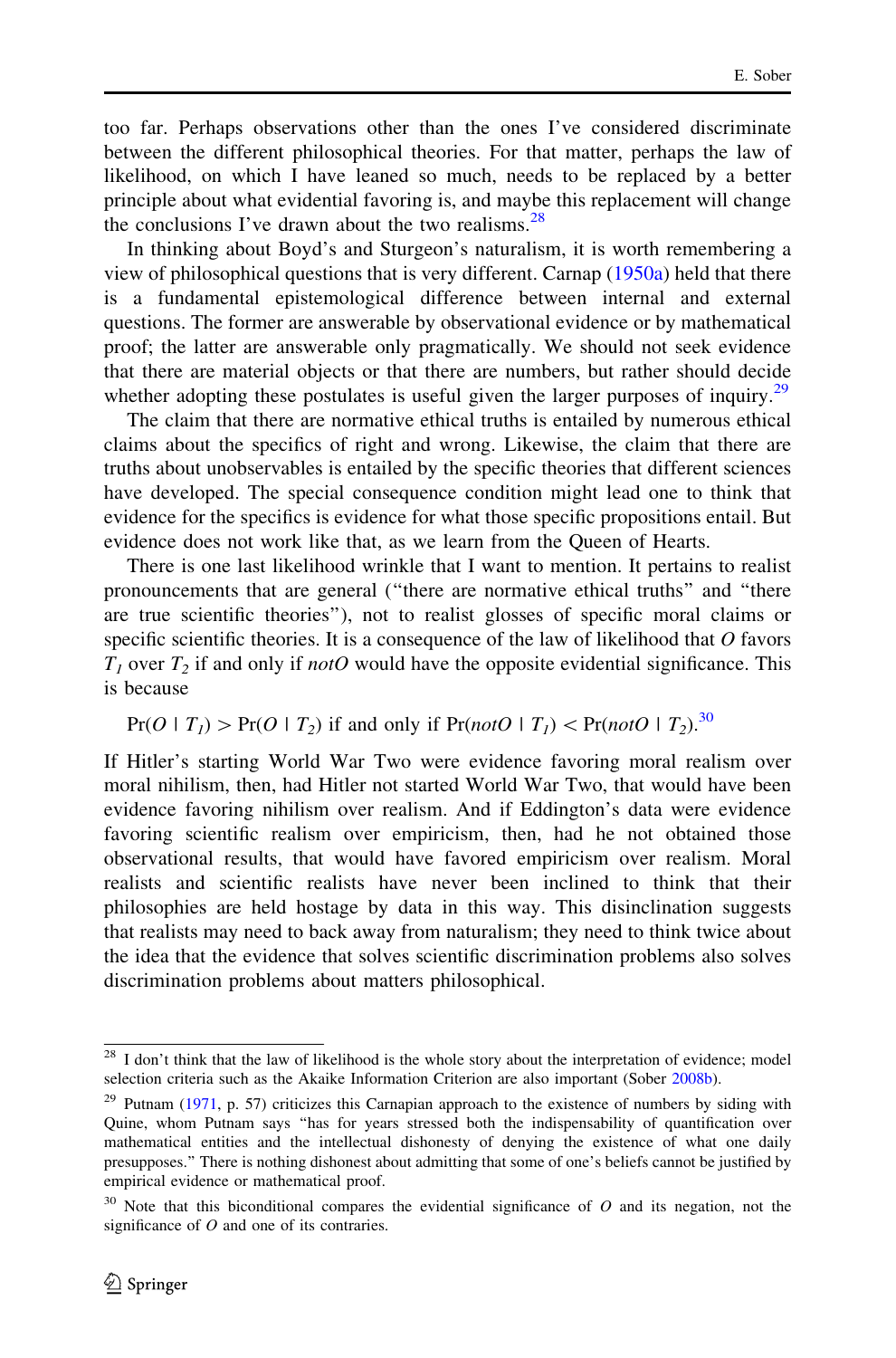<span id="page-18-0"></span>Acknowledgments I am grateful to Dick Boyd, David Brink, Brandon Conley, Richard Creath, Dan Hausman, Peter Railton, Elena Spitzer, Sharon Street, Nick Sturgeon, Mike Titelbaum, Peter Vranas, and Danielle Wylie for useful comments, and especially to Russ Shafer-Landau for helping me understand some of the ins and outs of moral realism. I gave a talk on this material at the Cornell conference in honor of Boyd and Sturgeon, and then did the same thing at Department Colloquia at MIT, Brown, and University of Wisconsin-Madison, in each case benefitting from the discussion.

#### **References**

- Boyd, R. (1980). Scientific realism and naturalistic epistemology. In PSA: Proceedings of the biennial meeting of the Philosophy of Science Association (pp. 613–662).
- Boyd, R. (1983). The current status of scientific realism. Erkenntnis, 19, 45–90.
- Boyd, R. (1991). Observations, explanatory power, and simplicity—Towards a non-Humean account. In R. Boyd, P. Gasper, & J. Trout (Eds.), The philosophy of science (pp. 349–377). Cambridge, MA: MIT Press.

Carnap, R. (1950a). Empiricism, semantics, and ontology. Revue Internationale de Philosophie, 4, 20–40. (Reprinted in Meaning and necessity. Chicago: University of Chicago Press, enlarged edition 1956.)

Carnap, R. (1950b). Logical foundations of probability. Chicago: University of Chicago Press.

- Churchland, P. (1985). The ontological status of observables—In praise of the superempirical virtues. In P. Churchland & C. Hooker (Eds.), Images of science—Essays on realism and empiricism (pp. 35–47). Chicago, IL: University of Chicago Press.
- Fine, A. (1984). The natural ontological attitude. In J. Leplin (Ed.), Scientific realism (pp. 83-107). Berkeley: University of California Press.
- Fisher, R. (1922). On the mathematical foundations of theoretical statistics. *Philosophical Transactions of* the Royal Society of London (Series A), 222, 309–368.
- Fitelson, B. (2011). Favoring, likelihoodism, and Bayesianism. Philosophy and Phenomenological Research, 83, 666–672.
- Hacking, I. (1965). The logic of statistical inference. Cambridge, MA: Cambridge University Press.
- Harman, G. (1965). The inference to the best explanation. *Philosophical Review*, 74, 88–95.
- Harman, G. (1977). The nature of morality. Oxford: Oxford University Press.
- Harman, G. (1986). Moral explanations of natural facts—Can moral claims be tested against moral reality? Southern Journal of Philosophy Supplement, 24, 57–68.
- Hempel, C. (1965). Studies in the logic of confirmation. In C. Hempel (Ed.), Aspects of scientific explanation and other essays in the philosophy of science. New York: Free Press.
- Lipton, P. (1991). Inference to the best explanation. London: Routledge. (Expanded 2nd edition, 2004.)
- Magnus, P., & Callender, C. (2004). Realist ennui and the base rate fallacy. Philosophy of Science, 71, 320–338.
- Putnam, H. (1971). Philosophy of logic. New York: Harper and Row. (Reprinted in Mathematics, matter, and method. Cambridge, MA: Cambridge University Press, 1975.)
- Putnam, H. (1975a). Philosophy and our mental life. In H. Putnam (Ed.), Mathematics, matter, and method: Philosophical papers (Vol. I, pp. 291–303). Cambridge, MA: Cambridge University Press.
- Putnam, H. (1975b). What is mathematical truth? In H. Putnam (Ed.), Mathematics, matter, and method: Philosophical papers (Vol. I, pp. 60–78). Cambridge, MA: Cambridge University Press.
- Quine, W. (1953). Two dogmas of empiricism. In W. Quine (Ed.), From a logical point of view (pp. 20–46). Cambridge: Harvard University Press.
- Quine, W. (1960). Word and object. Cambridge, MA: MIT Press.
- Quine, W. (1963). Carnap and logical truth. In P. Schilpp (Ed.), The philosophy of Rudolf Carnap. LaSalle, IL: Open Court.
- Quine, W. (1981). Success and the limits of mathematization. In W. Quine (Ed.), Theories and things (pp. 148–155). Cambridge: Harvard University Press.
- Reichenbach, H. (1928). Philosophie der raum-zeit-lehre. English translation by M. Reichenbach as Philosophy of space and time. New York: Dover, 1958.

Reichenbach, H. (1938). Experience and prediction. Chicago: University of Chicago Press.

Salmon, W. (1971). Statistical explanation. In W. Salmon (Ed.), Statistical explanation and statistical relevance (pp. 29–88). Pittsburgh: University of Pittsburgh Press.